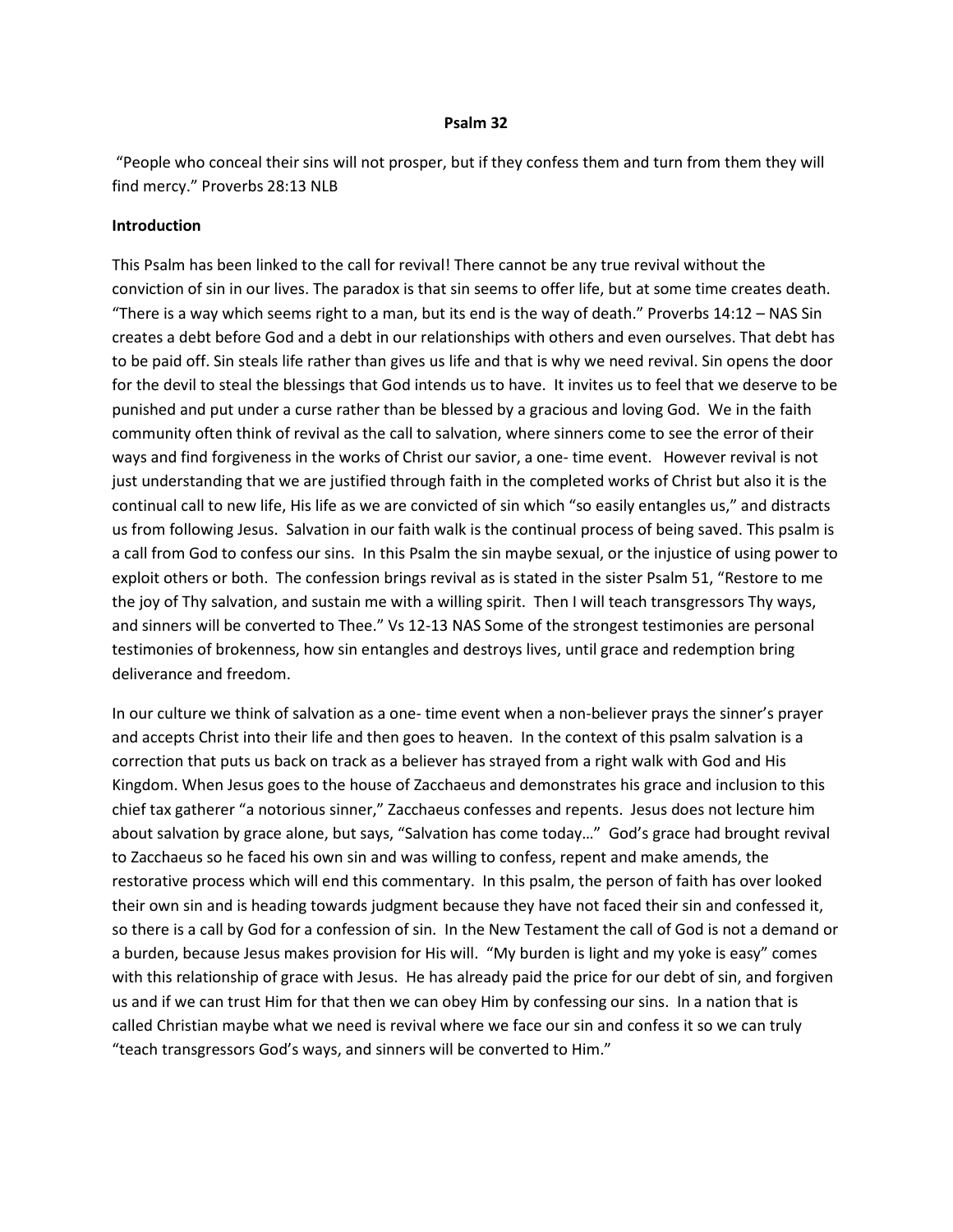Plantinga, who wrote, "Not the Way It's Supposed to be: A Breviary of Sin," says that we have abandoned the doctrine of sin in our culture. "To put it mildly, modern consciousness does not encourage moral reproach; in particular, it does not encourage self- reproach. Preachers mumble about sin." (pg X) Karl Menninger wrote a book years ago called "whatever Became of Sin," which he was bemoaning the fact that as a culture when the concept of sin left so did personal responsibility for our short comings. Alan Bloom wrote a book called, "The Closing of the American Mind," which he basically says that where the goal of education through the centuries was to create virtue and character, American education gave that up for the accumulation of information and competency in a field of study. He also was suggesting that as post modernity took root there was a loss of a Biblical perspective which has hurt us as a culture. This psalm is a psalm emphasizing personal responsibility for sin and that God will hold us accountable. We are to grow in character as Christ is formed in us. This is not even the only Biblical perspective for dealing with sin in scripture, but a call by God to pay attention to the work of His word in convicting us of sin, and that without applying this Biblical teaching we, our churches, culture and nation will ultimately suffer.

 Salvation comes from God and sin is what is often revealed to us when we look to God and see what is blocking our way. Sin is about personal responsibility in the context of a relationship with a God who saves from our sin. Even though there is a lot about our part in this psalm never forget that the central theme of the gospel is God's grace, His work and not ultimately our responsibility. However we do have a part to play, an important part. Confession of sin is our responsibility but still a work of God in our sanctification. I hope this psalm and my commentary brings light on this process to those reading it.

#### **DAVID'S SIN HIDDEN**

Psalm 32 is probably one of the psalms David wrote after his attempted cover up of adultery with Bathsheba and the murder of her husband Uriah the Hittite. Most people look at these psalms and think they are about the need to find forgiveness from sexual sin, but perhaps the greater theme is freedom; freedom from deception and pretense that God grants through His grace. David was the most godly king in the history of Israel, "a man after God's own heart" and yet we have a story of rape, adultery and murder that stain this image of a godly man. Today even in an age where the concept of sin is minimized or even negated people are afraid to be honest about their short comings. Why? Over the years I have heard hundreds of stories of why people have hidden their sins from others. The faith community often comes to Christian counselors to confess their sins, if they know they are safe and can find grace. There are many reasons that people do not face their own downsides and the God who already knows all of our sins. Years ago a friend of mine told me a story of how his wife kept telling him what a wonderful husband he was. The problem was he knew a side of himself that she was ignorant of, and the knowledge of that side could change her image of him as a wonderful husband. There was an incongruence between his inner life and his wife's image of him. Most of us would rather have people, especially our family members think well of us rather than poorly. Like many he was afraid to self disclose because of negative consequences. He was a godly man who had practiced being "rigorously honest" with himself by going through recovery and continuing to do moral inventories, face resentments and fears in order to stay sober. In this case his sin was not his addiction it was a sin of omission, he had failed to file his taxes for the last several years and no one knew except God, himself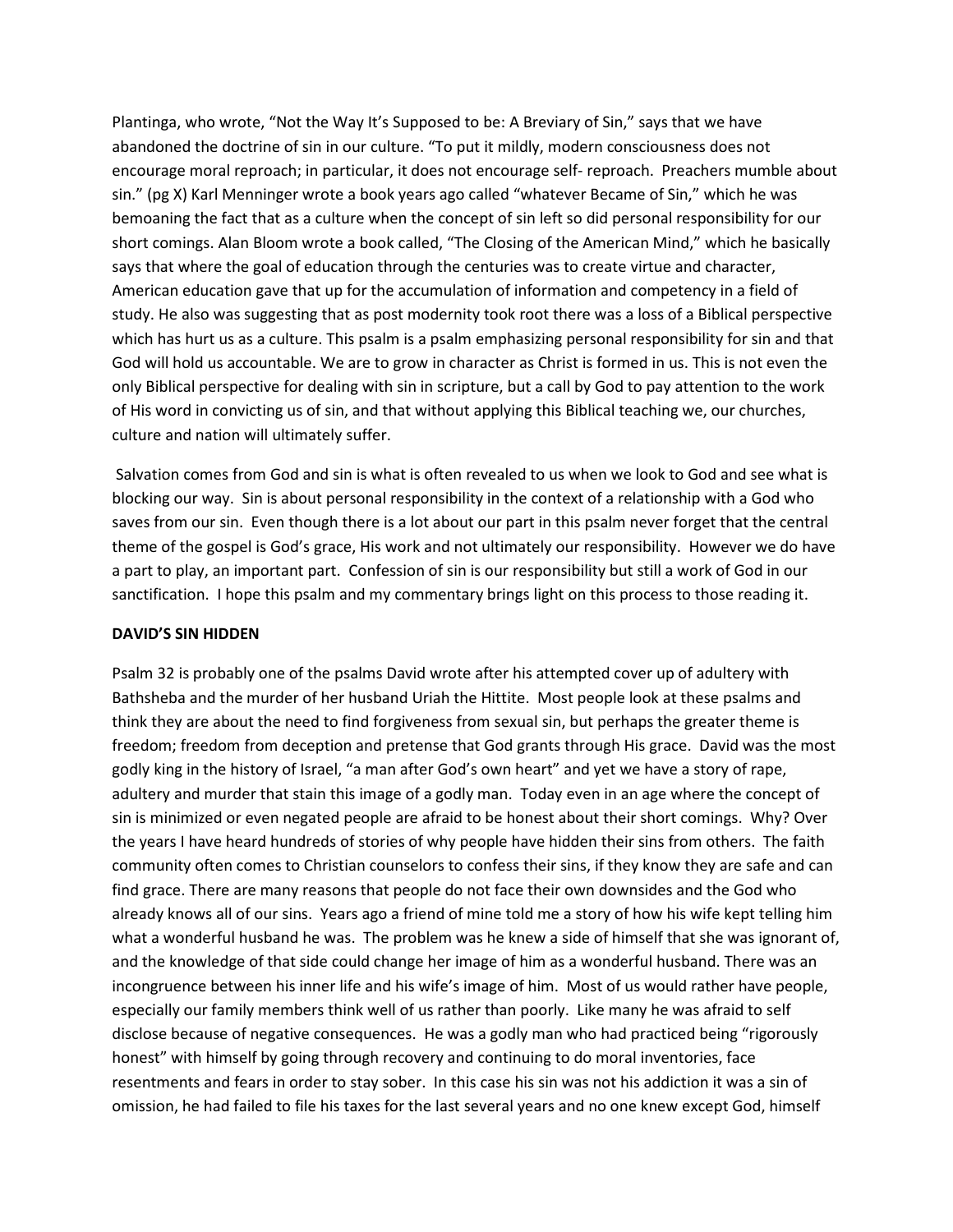and the IRS. So he sat the family down and told them he was not who they thought he was. He was willing to suffer the natural consequences of being one who falls short, even the guilt and shame of his sin. The interesting unintended consequence was that his honesty instead of bringing shame and rejection brought **freedom** to others in the family so they could confess their short comings. God's grace came through his trust of God and willingness to confess to his family. The paradox being, sometimes we have to admit we are wrong before we can get right! Maybe that is the divine purpose of this psalm! David's confession, an act of obedience, allows us to be able to be "completely honest" with ourselves, God and others about our sins. Knowing and accepting our sinfulness at times may be as important as knowing that we are "new creatures in Christ," it is also a part of the sanctification process in the New Covenant as we die to the old we are alive to the new. Sometimes we can only see our new identity in Christ by facing and shedding our old through obedient confession of our sins. Religious people deny their own depravity and therefore cannot be honest about their own short comings, because their esteem and security lies in their own religious performance and identity, so the old religious nature pushes out the new life nature that is there in our relationship with Christ. Jesus hated religious pretense and used the word hypocrite seventeen times when confronting the false religious faith of the religious leaders of His day. Hiding our sins only alienates us from God and makes us fools in the faith community, and laughed at by those in the world. What a wonderful freedom from pretense and the rigidity of punitive social systems when we can see and accept our own sinfulness. Grace creates freedom, the ability to be honest even about the bad things in our lives. "There is no condemnation in Christ" for He has done a work for us and in us, so we are not defined by our mistakes but by His work that he has done to save us from sin and death. Behavior may define our activity, but not our true identities in Christ as children of a loving God.

#### **DEFINED BY GRACE RATHER THAN RELIGIOUS PERFORMANCE**

Years ago I had a client who had very high moral standards. As I heard his story and the standards he aspired to I was amazed at his integrity. However, his faith was more about rules, standards and character perhaps Law, than about a relationship with a God of grace. In his life he had fallen from grace. For several years he had violated his own moral codes and also his families. He was so ashamed he was depressed and suicidal. He took a pistol put it in his mouth and said "God if you are there you will have to stop me because I can't live with myself anymore." Right then the woman he had been having an affair with, a woman from another race, who his father would not approve of knocked on the door. Shortly after that incident he came to see me to get help. His dilemma was he did not want to be a sinner saved by grace. He wanted the sinful side of himself not to exist! He wanted to be a good man a righteous man and what is wrong with that? His image of himself was not something he could live up to! He would have been a person, who would struggle with the little saying, "there but by the grace of God go I." Before this time in his life he could not have imagined falling short the way he had. After months of counseling he said to me "it is only the grace of God that will allow me to live with myself. Jesus has paid the price for my sin and I have found the ability to forgive and accept myself in Him." He also went to his family and was honest with them and they embraced him rather than rejected him.

After doing years of counseling and working with many pastors and church leaders I am convinced that everyone sins, "No one is good not even one." Romans 3:10 The best, most godly people in our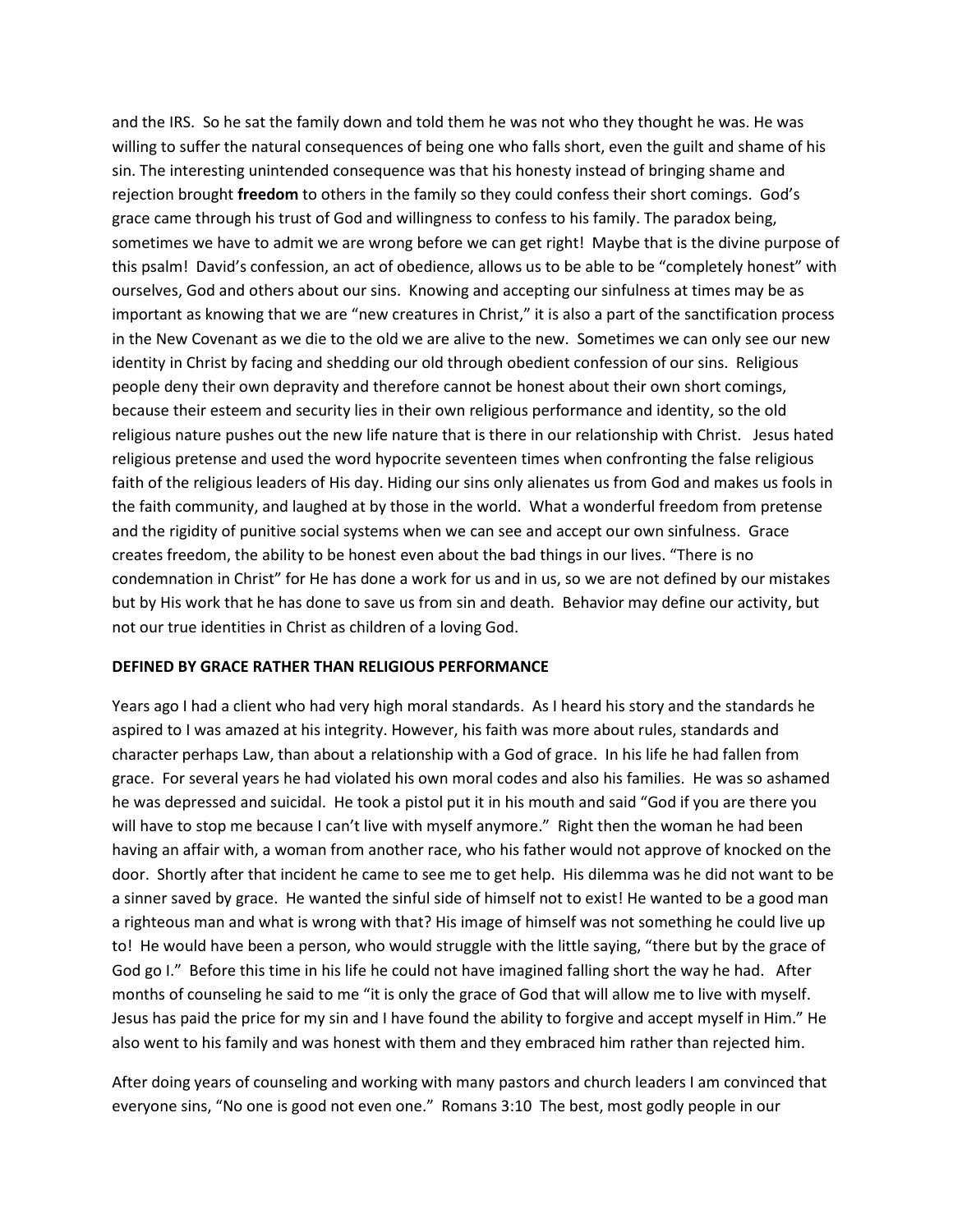community fall and being able to admit their sins to God, themselves and others is essential to their faith. This is true of the most godly as well as the most ungodly members of our community. Knowing our own depravity is not a curse but part of God's redemptive plan. We cannot really appreciate our redeemer if we do not understand our need to be redeemed. In one story a prostitute and a Pharisee respond completely differently to Jesus. The Pharisee is cold and distant to Jesus and the "immoral woman" pours out a humble and amazing love to Jesus. Jesus then said to a Pharisee, those who love much are those who are forgiven much by telling a story about debt and redemption or forgiveness of debt. The problem in the religious community is that we often think that faith is about being good and then miss our need for a savior, we miss our level of debt before God, we think we owe God a debt of \$50 when it is more like \$500 or really 50 million. We like the Pharisee in this story who did not show love or respect to Jesus, think faith is about "our righteousness or goodness" and miss our depravity unlike the woman who knows her sinfulness. Faith is not primarily about us and our godliness or goodness (self centered religion), but about God and our **relationship** with a holy and yet gracious God.

**The value of knowing our brokenness. "We value blessing over brokenness." John O'Hair** We value godliness more than brokenness and so stories of recovery are not as valuable as stories of success or conformity to Truth in the religious community. With a culture of success it is hard to communicate our failures and often shame stops us from sharing our stories. However the Bible is not shy about sharing about sin and failure, and how God works redemption into a broken, fallen and failing world. This story and this psalm is about David's failure as a great king: Self-sufficiency over neediness, success over failure, tend to be the predominant values of our culture, but Paul says, "I will boast only about my weaknesses." (2 Corinthians 12:5) To be truly Biblical all of our stories hold value and are a part of God's redemptive plan. That is why we see so much paradox in the Kingdom of God. "The first-most successful will be last and the last the most broken will be first." The harlots and tax gathers enter the Kingdom of God before the Pharisees and other religious experts. When we value our brokenness we are **free** to be **completely honest** which I believe this psalm is all about.

#### **PSALM 32**

Oh, what joy for those whose rebellion is forgiven, whose sin is put out of sight! Yes what joy for those whose record the Lord has cleared of sin, whose lives are lived in complete **honesty!** 

When I refused to confess my sin, I was weak and miserable, and I groaned all day long. Day and night your hand of discipline was heavy on me. My strength evaporated like water in the summer heat.

Finally, I confessed all my sins to you and stopped trying to **hide** them. I said to myself, "I will confess my rebellion to the Lord." And you forgave me! All my guilt is gone.

Therefore, let all the godly confess their rebellion to you while there is time, that they may not drown in the floodwaters of judgment. For you are my hiding place; you protect me from trouble. You surround me with songs of victory.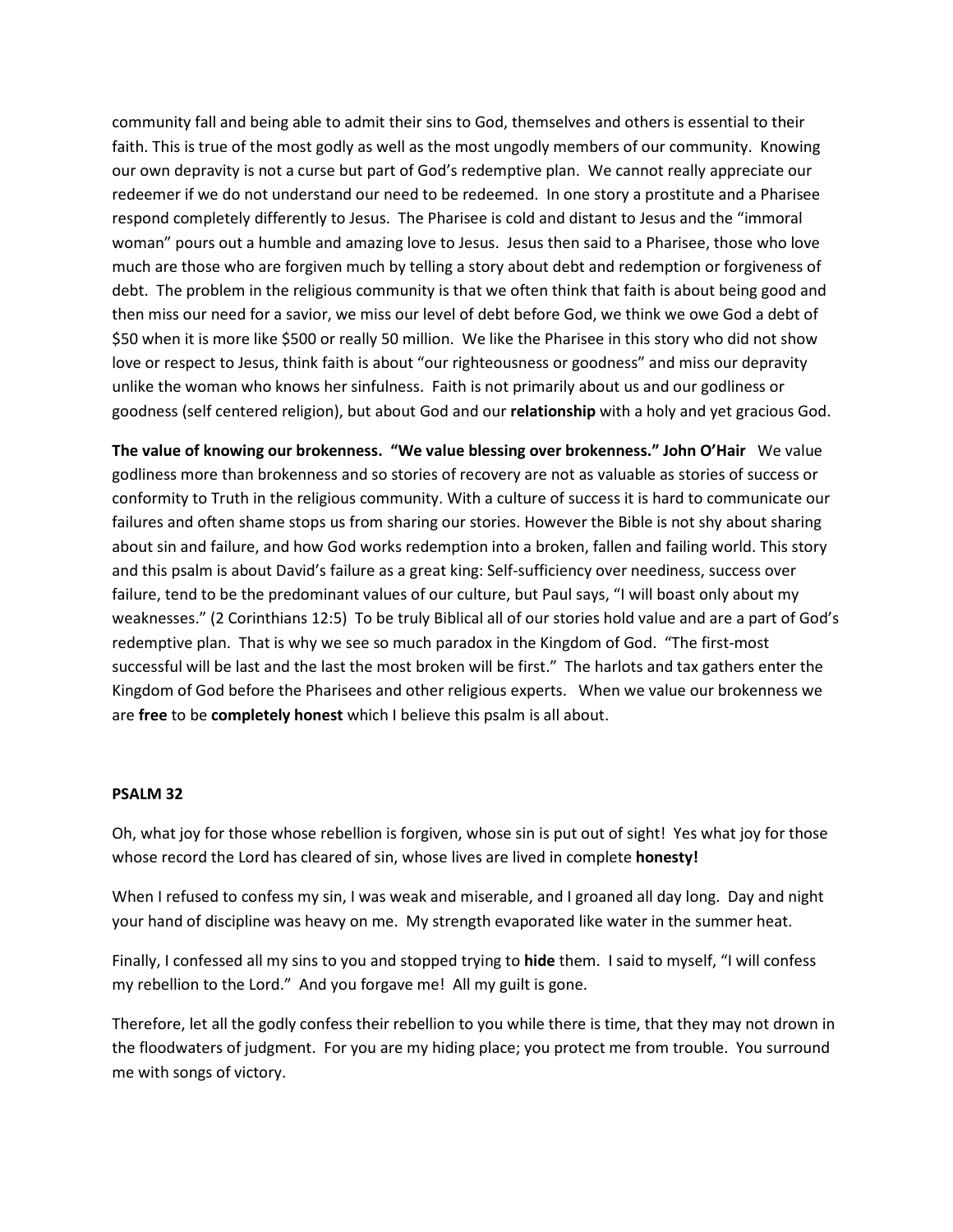The Lord says, "I will guide you along the best pathway for your life. I will advise you and watch over you. Do not be like a senseless horse or mule that needs a bit and bridle to keep it under control." Many sorrows come to the wicked, but unfailing love surrounds those who trust the Lord.

So rejoice in the Lord and be glad, all you who obey him! Shout for joy, all you whose hearts are pure!

### **DAVID'S SIN OF OMISSION LEADS TO SINS OF COMMISSION? MAYBE?**

The context of this psalm maybe David's sin with Bathsheba as some Biblical scholars link psalm 51 and psalm 32 together as a part of his confession. The context of the situation is David side steps his normal mission. "The following spring, the time of year when kings go to war…..David stayed behind in Jerusalem." (2 Samuel 11:1) What happens to men when they do not do what God has called them to do? When they are not in line with God's call and purposes for their lives? Not doing right is often a more grievous sin than doing what is wrong. "Therefore, to one who knows the right thing to do, and does not do it, to him it is sin." (James 5:17) This text says that David did not go to war, but does not comment and say David sinned before God, but we know that sins of omission call down God's judgment and have consequences the same as sins of commission! (Mathew 25:31-46) Maybe David was not told by God to go to war or maybe he was, the text does not say so it is hard to know if he was already being rebellious or negligent towards God. Was it his task? His responsibility? His call as King? Call has an element of relativism in it; it does not have so much to do with truth as it has to do with relationship, with a personal context, the Caller and the called. Truth requires a response when God's voice speaks to us in that truth, that is one of the ways that the Holy Spirit works in our relationship. God's word becomes meaningful and alive as we hear His voice and is activated by the Holy Spirit. Each believer has a context in which their own relationship with God exists and sin is where we fall short of doing what God's will is in that context, but maybe only God truly knows the intimacies of that relationship and context. Would David have committed adultery if he had been out "fighting the Lord's battles?" Did boredom, a lack of challenge or purpose, and adventure lead him to look for life in the wrong places? Was David too worldly? Was God allowing this sin for some divine purposes?

Kings of Israel were not to collect women, horses and silver and gold. (Deuteronomy 17:16-17) Kings were to be reminded of this daily and it was to keep them from becoming proud and thinking of themselves as better than the citizens that they served. (Deuteronomy 17:20) They were to be humble servants rather than be proud arrogant leaders! They were to read God's Word daily and meditate on its meaning for their life, to apply his Word and truth. This was where their blessing would come from when they were in alignment with God's will and His covenant with them. It was a covenant of blessings and curses that required obedience to stay out of trouble and in God's favor; where God's favor or grace is based on the completed works of Christ in the New Covenant. The Kings of that era had many wives and this was the reward and status symbol of a man in power. Not collecting wives, horses and silver and gold would be like a man of power today staying in a marriage for life, driving an old pickup truck and giving away most of his millions as a CEO. What reward is there under the sun for all my toil and hardship, is the worldly question asked by King Solomon? It is hard not to normalize our life by the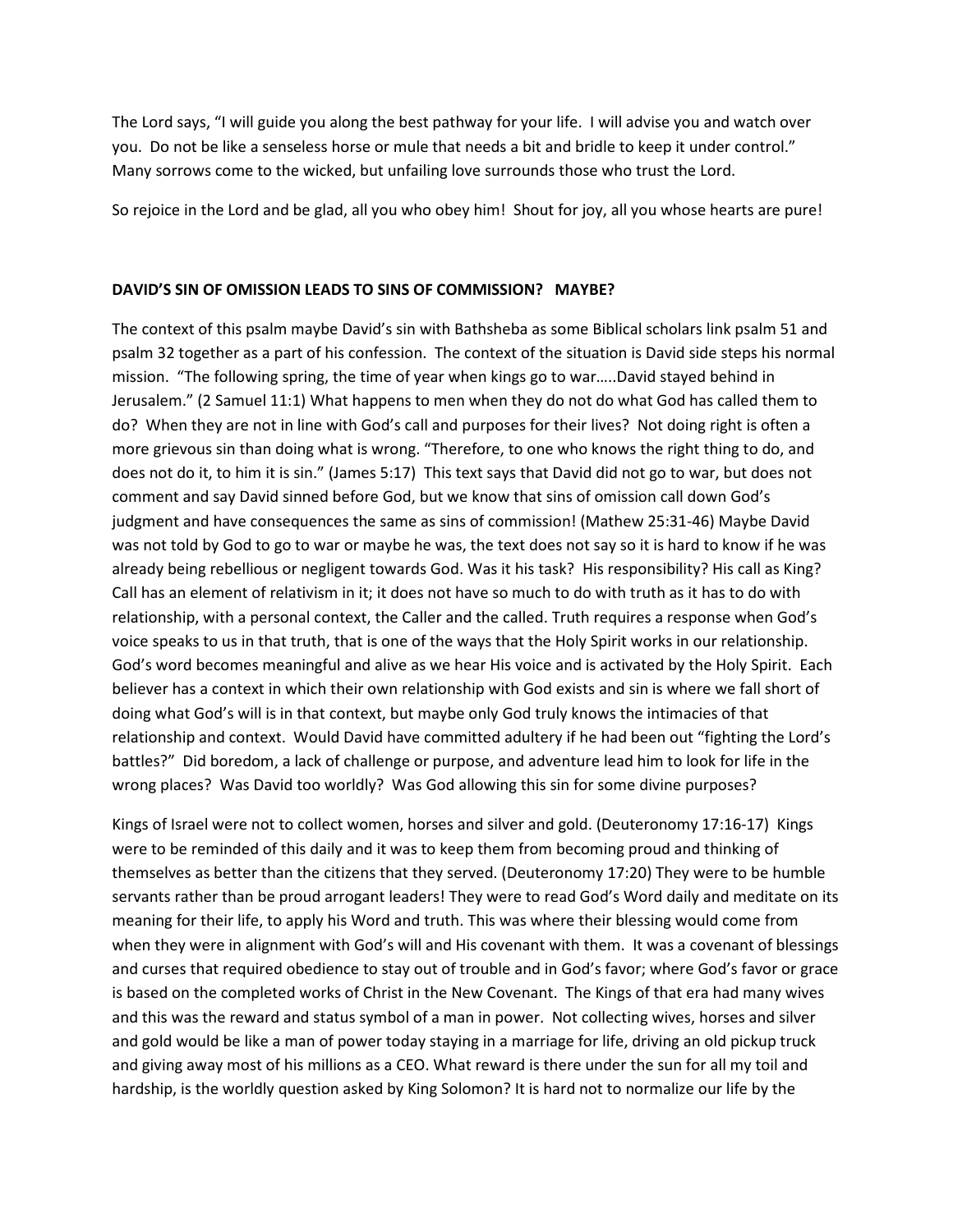world's rewards and standards; we are all human and enjoy similar things. It is so easy to direct our eyes to the world and lose sight of God. Is God a good God who does reward His children? What do we deserve? Should we have all the rewards of this world, especially when we are called to lay up treasures in heaven? Are we embittered when we do not get what we think we deserve and then act out of entitlement with anger, demanding we are justly rewarded for our contributions rather than being thankful for the fact we do not get what we deserve from the wages of our sin? Henry Ward Beecher says, "Pride slays thanksgiving… A proud man is seldom a grateful man, for he never thinks he gets as much as he deserves." (Life Thoughts, Gathered from the Extemporaneous Discourses of Henry Ward Beecher pg 115) Are we to suffer less than our savior? Are we to be rewarded differently than our suffering servant Lord for our sacrifice? Knowing our own depravity and the consequences humbles us and helps us to not be arrogant and angry at our lives. Understanding that we will receive our rewards from Christ as we focus on Him and seek our lives from Him helps us accept our lowly position when we struggle with ingratitude and wanting to be independent from our Lord. God does grant many blessings in our lives and wealth, a good spouse and honor can all be a part of the blessings of God in a person's life. When we lose sight of God's grace in the midst of our depravity we lose perspective. So maybe David was already loosing focus, it is hard to interpret narratives, but something was wrong. David was already violating this Biblical imperative and collecting wives, now he was collecting other men's wives and violating the Ten Commandments as well as this specific Biblical imperative.

#### **SINS OF IGNORANCE**

In the book of Leviticus which gives a lot of information about sin and the offerings for sin there is the concept of sins of ignorance that believers sin out of ignorance of the commands of God. God is patient and slow to anger and understands our fallenness, so He graciously provides an offering for our short comings. One of my friends says, "I'm not defiant towards God I just don't ask what his will is because I like to do what I want to do." His sins are not intentionally rebellious, but sins of ignorance because he is not asking about what God wants in his life. Jesus probably references this when he is praying for forgiveness for those who crucified Him. "Father forgive them for they know not what they do." Wow what grace Jesus expresses towards those who murder him. He recognizes their ignorance in their actions towards Him. Sometimes we just have no idea of the significance of our actions and how they are sinful. How sin can create a huge consequence that has eternal significance! In the Old Testament Israel was being judged because they lacked knowledge of God and with that, knowledge of their own sin. "My people are being destroyed because they don't know me." (Hosea 4:6) Was that what happened when David saw a naked Bathsheba on the roof? If we do not do God's will God's way in every area of our lives there are consequences! We are sinners by nature, as one commentator says when talking about the sins of ignorance, we just sin without even trying to sin. So we need to seek God and listen to the Holy Spirit in order to keep us sowing seeds that produce life rather than seeds that produce death and corruption. It allows us to exchange the old nature for the new divine nature which is our true nature and who we are in Christ. Yes God is also at work in us to transform us to the image of Christ and so must we be. In the Old Testament when a believer individually or corporately became aware that they had indeed violated the commands of God they were instructed on how to make their offering, Leviticus chapters 4-5. Sin has consequences whether we are aware of them or not. We are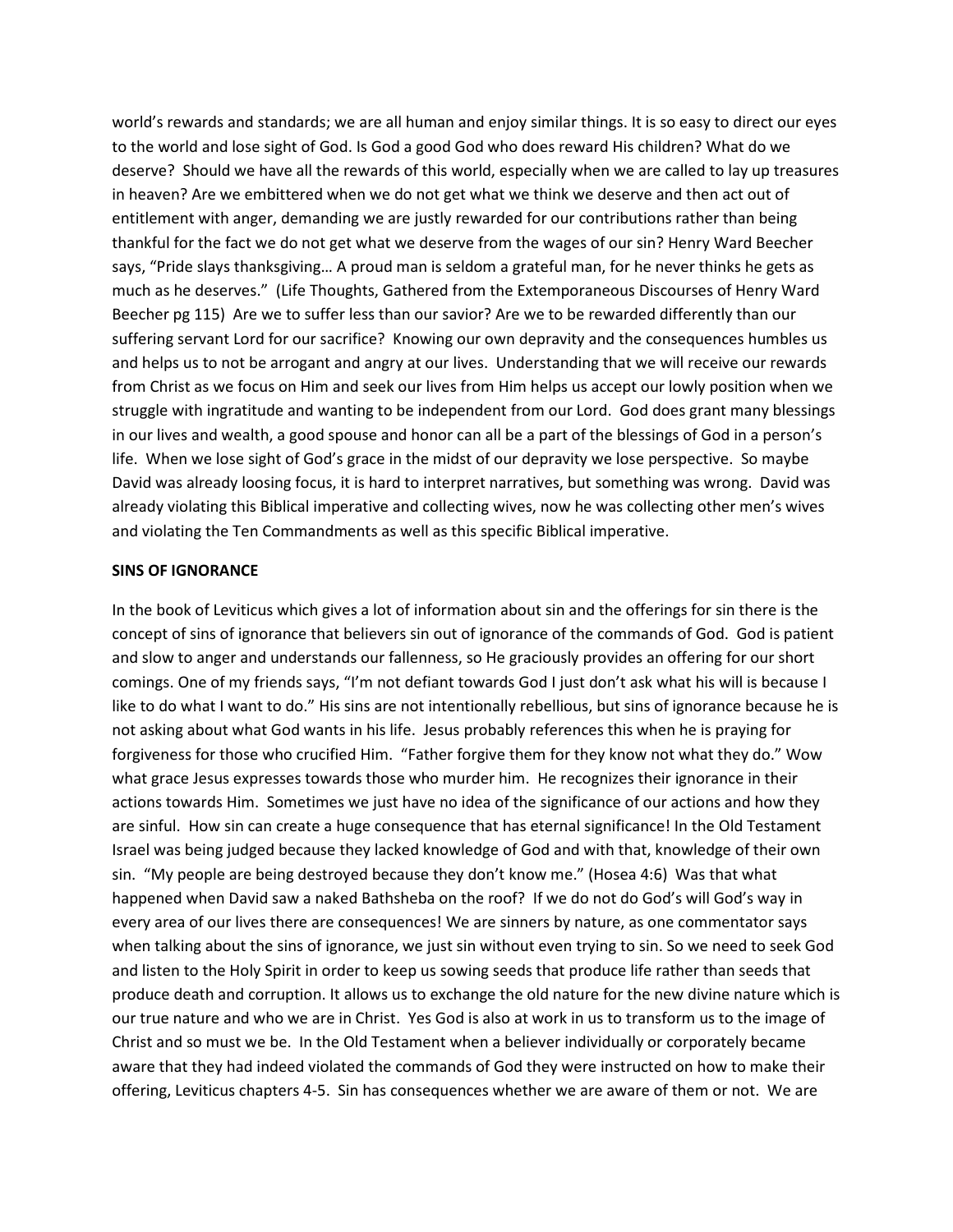directly responsible to God for our sin and He does facilitate accountability. Nations, communities, churches and individuals are all judged by God even when they sin "unintentionally." Often our intentions are even good intentions but we are still sinning. Good intentions can pave the way to hell. Judgment is a natural consequence like accidents when driving drunk or getting into debt from over spending. Judgment comes from a life lived apart from God, His ways and divine nature. Jesus said He did not come into the world to condemn it, that is already condemned, we often just don't know it. Often we learn from our lives and the consequences of our choices, like a teenager who wants to do things on their own, but soon learns some truth about life the hard way. True spirituality requires reflection on the consequences of our thoughts, feelings, desires, words, and actions and calls us to line up with the will of our God who desires to bless us and not judge us. The offerings were a type that represented the divine offering of Jesus sacrificing himself to cover our sin and demonstrate His love for us. In the New Covenant he is also the author and finisher of our faith and is committed to his work in us, forming Christ in us the hope of glory.

### **INJUSTICE THE ABUSE OF POWER**

In this story as David sins with Bathsheba and murders Uriah, Nathan the prophet shows up to correct this wrong and call for confession and repentance. (2 Samuel 12) Interestingly enough, he does not approach King David from a one up religious moral superiority position, but appeals to him as his King. He also does not make this sin about adultery or sexuality, but about injustice and exploitation. Nathan requests that David make a judgment, David's role as king, in regards to this rich man who is abusing his position of power and has taken a poor man's only lamb. David is angry and doles out a judgment regarding the injustice of this case and then Nathan tells him he is this abusive man of power. David is broken over his sin and the consequences of his sin. He writes about this incident; "The sacrifice you want is a broken spirit. A broken and repentant heart, O God, you will not despise." (Psalm 51:17) David is learning to line up with God's will in this area of his life through owning his sin and understanding his independent soul that is out of sync with God's life and will the hard way.

# **COMPLETE HONESTY – VS 1-2 "OH WHAT JOY FOR THOSE WHOSE REBELLION IS FORGIVEN, WHOSE SIN IS PUT OUT OF SIGHT. YES WHAT JOY FOR THOSE WHOSE RECORD IS CLEARED OF SIN, WHOSE LIVES ARE LIVED IN COMPLETE HONESTY."**

In the New Covenant Christ's blood has cleared us of all our sin, because he paid the price. He was and is the offering for sin! "…..having forgiven us **ALL** our transgressions, having cancelled out the certificate of debt consisting of decrees against us and was hostile to us; and He has taken it out of the way, having nailed it to the cross." (Colossians 2:13-14 NAS) The certificate of debt was like the paper nailed to the jail cell when you were put in prison with your crimes against Rome. When we understand the weight of our own sin forgiveness brings tremendous joy! It brings a burden lifting relief and a perspective that helps us change from one of gloom and doom to hope and a future.

One of the basic beliefs of our faith is that we will be held accountable for the way we live our lives. Every choice will one day be judged by God and all sin and transgression will be exposed. Also every act of faith, godly motive and act of righteousness will also be revealed and rewarded. This is a very difficult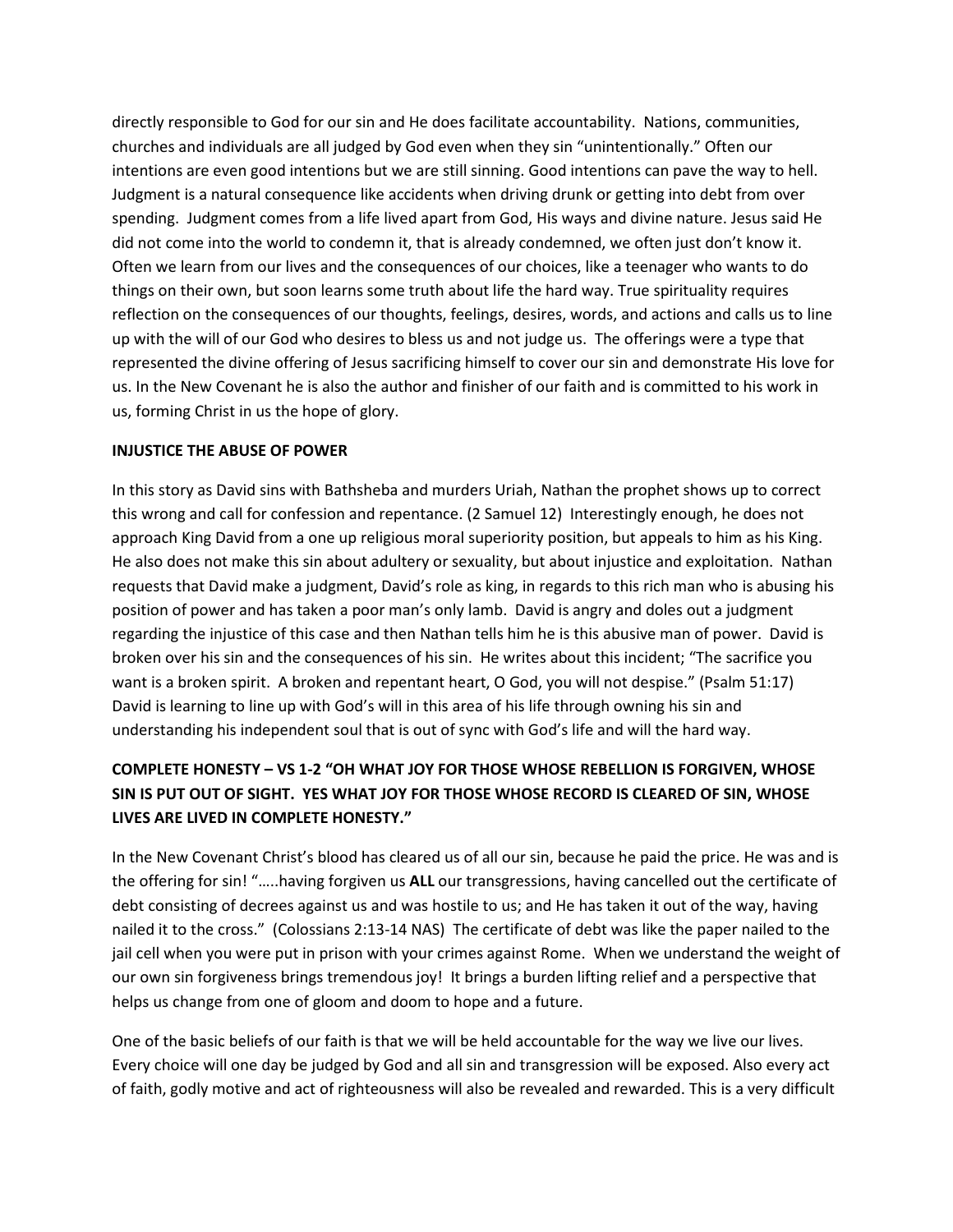concept today in a culture that embraces cheap grace and views intolerance and judgment as the number one sin. Cheap grace meaning that sin is really not that bad, don't make a big deal out of the things that the Bible describes as sinful, God is loving and forgiving. We all sin, everyone is human it is "normal." I have worked with many people over the years that have gone to jail or prison for their sincrimes and they have a deep appreciation for the cost and consequence of their sin-crime. The severity of God in His judgment is a hard concept. To understand the gravity of sin is difficult. In a culture that often has a difficult time respecting authority even correction may seem like harassment. Nathan's pronouncement of God's judgment on David's sin may seem extremely harass to us today and might make us very uncomfortable with a God who has authority to judge.

"From this time on, the sword will be a constant threat to your family, because you have despised me by taking Uriah's wife to be your own. Because of what you have done, I, the Lord, will cause your own household to rebel against you. I will give your wives to another man, and he will go to bed with them in public view. You did it secretly, but I will do this to you openly in the sight of all Israel." (2 Samuel 12:10-12) These are the consequences for David's sins even though he found grace and forgiveness through confession. Forgiveness and God's grace did not eliminate consequences!

These consequences do not seem to fit a God of grace who is willing to send His son to die for us. That may be because it is so hard for us to understand the eternal perspective on sin, and its consequences. God is intolerant of sin and evil and has paid the price for us all to line up with His will and restore all of creation to its original order and purposes. Minimizing the weight of sin and its consequences has been normal behavior for believers for thousands of years, but has kept us ignorant to who God is and how He works in our lives. When Israel was facing God's judgment for their accumulative sins of breaking their covenant with God they consistently minimized the possibility of being defeated and taken into captivity, the consequences for rejecting God. The Major Prophets kept warning them that judgment was coming if they did not confess and repent, but they lived in denial!

"I, the Sovereign Lord, am watching this sinful nation of Israel, and I will uproot it and scatter its people across the earth….But all the sinners will die by the sword- all those who say, 'Nothing bad will happen to us.'" (Amos 9:8-10) The denial that God is a just and holy God, who has to judge evil because He is righteous.

They believed that they were special and that God had chosen them and that their religious rituals made them right with God and immune to judgment, yet the prophets had another perspective that Israel was trying to ignore. There were three main sins that brought judgment on Israel. The first was idolatry. Today idolatry is not the worship of craven images but putting second things first. One theologian says, "The idols of America are surely materialism and sex, but the greatest idol of all is the worship of self in America." Are we making ourselves more important than God, putting second things first? Are you? Putting man's interests above God's authority is the sin of self worship or idolatry.

It is easy to see sin when a person is more interested in going to the bar than going to church, their idol is alcohol and the self that is enmeshed is the alcoholic self. However it is much more difficult to see the idolatry of a mother who goes to church so her kids will be good and be safe and loses her faith when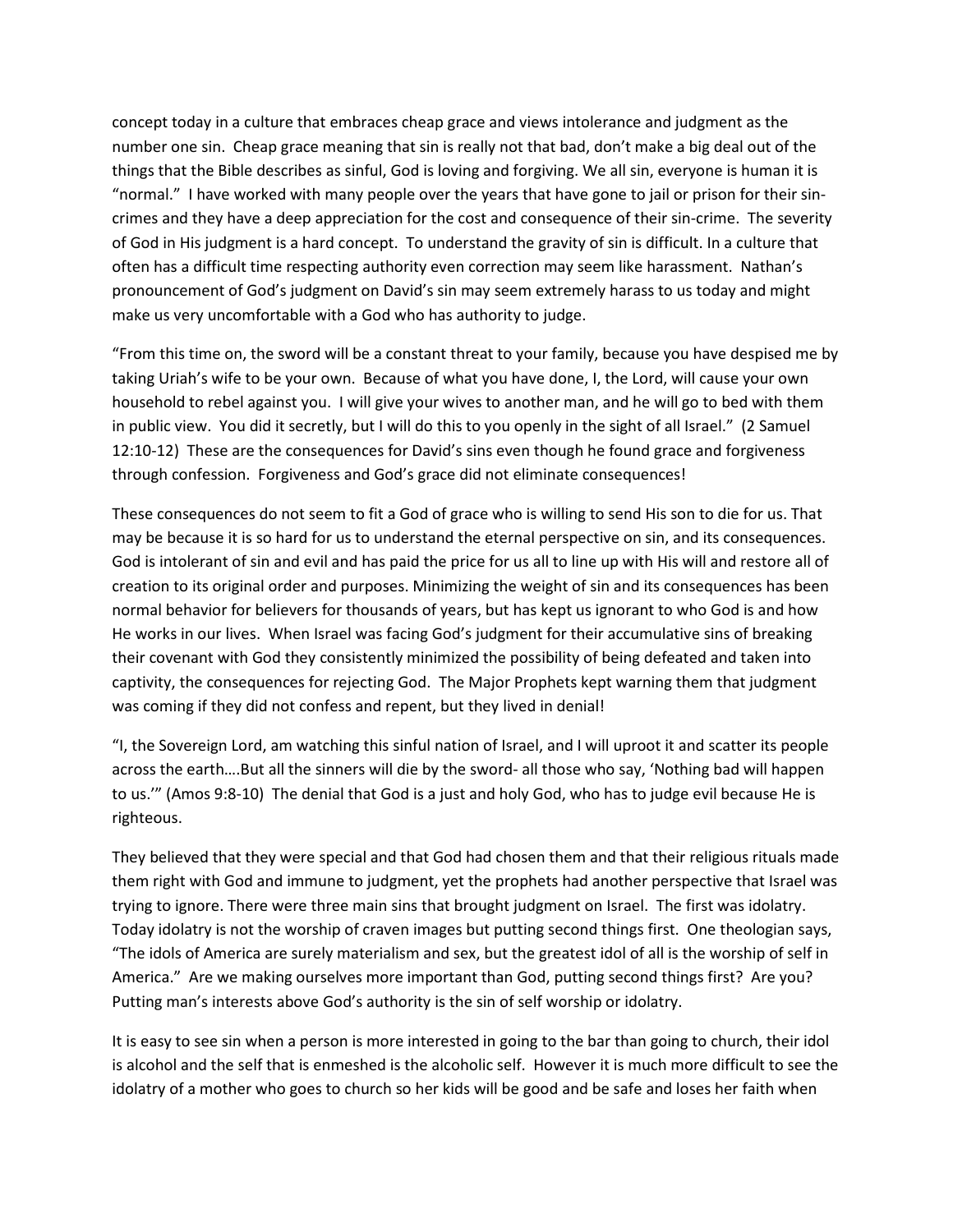God allows one of them to be bad or injured. Her children are gifts from God and being a mother is a call, but it also can become very self- centered rather than God centered.

 Satan in the garden minimized the choice of rebelling or transgressing against God's authority. He also over emphasized the severity of God's restrictions while minimizing the consequences of rebelling. "You won't die!" the serpent hissed. God knows that your eyes will be opened when you eat it. You will be just like God, knowing everything, both good and evil." (Genesis 3:4-5) The result being that Eve was convinced, deceived, and then disobedience and the fall, which brought about the introduction of evil into the world and the loss of innocence. We have been following this pattern for thousands of years, transgressing God's will and authority and bringing evil into our lives with many unforeseen and unintended consequences. The elevation of self is the most seductive sin. I like the recovery quote that says, "I may not be much but I'm all I think about." Self is our most common reference point. It maybe entangled in drugs, religion or video games but when it is not putting God first it is often on a road to destruction. Idolatry is much harder to see than behavior and much more pervasive as sin.

To face the consequences of our sin and truly **understand** what we deserve may be too overwhelming for us as people, without a great understanding of His love, grace and redemption. To find ourselves in the hands of an angry, holy God who destroys sin and evil through His judgment can be terrifying. Jonathon Edwards the great American theologian described this in his sermon, "Sinners in the hands of an Angry God." The scripture Edwards uses is, "Their foot shall slide in due time." Deuteronomy 32:35 Sin accumulates and without confession and repentance we will slide into judgment. This call to confession is recognizing a straying from God to other idolatries and sins that captivate a heart that is to be set on God. His point is that God has the power to bring judgment and will, nothing can stop Him.

 "Look now; I myself am he! There is no other god but me! I am the one who kills and gives **life;** I am the one who wounds and heals; no one can be rescued from my powerful hand!" (Deuteronomy 32:39)

 To be able to face this threat we may also need to grasp the gravity of His grace and be able to embrace receiving that which we do not deserve, the insurmountable grace given by Jesus Christ in paying the price Himself for our sins. What that means in terms of a relationship with a redemptive God and what that means in terms of the consequences of our own sin is what we have to come to terms with in this life! That is the context of this Psalm a sinner knowing the gravity of his own sin and the consequences of that sin and then understanding the eternal weight of glory in Christ's death on the cross granting forgiveness and joy. We all have a context, a life in which we live and need to find how to trust and obey Jesus in that context. Lord show us your will and your way and how to turn to you when we are off course; when our heart is full of affection for things that push you out. Grant us light that we might come out of our darkness, be forgiven and receive the joy of our salvation; so we will be able to be completely honest first with you and then ourselves and others.

# **CONFESSION – VS 3 "When I refused to confess my sin, I was weak and miserable, and I groaned all day long."**

Why would we refuse to confess our sin? Part of the work of the Holy Spirit is to convict us of our sin. To show us how we are connected to life that is apart from God and His nature. Psychologists say we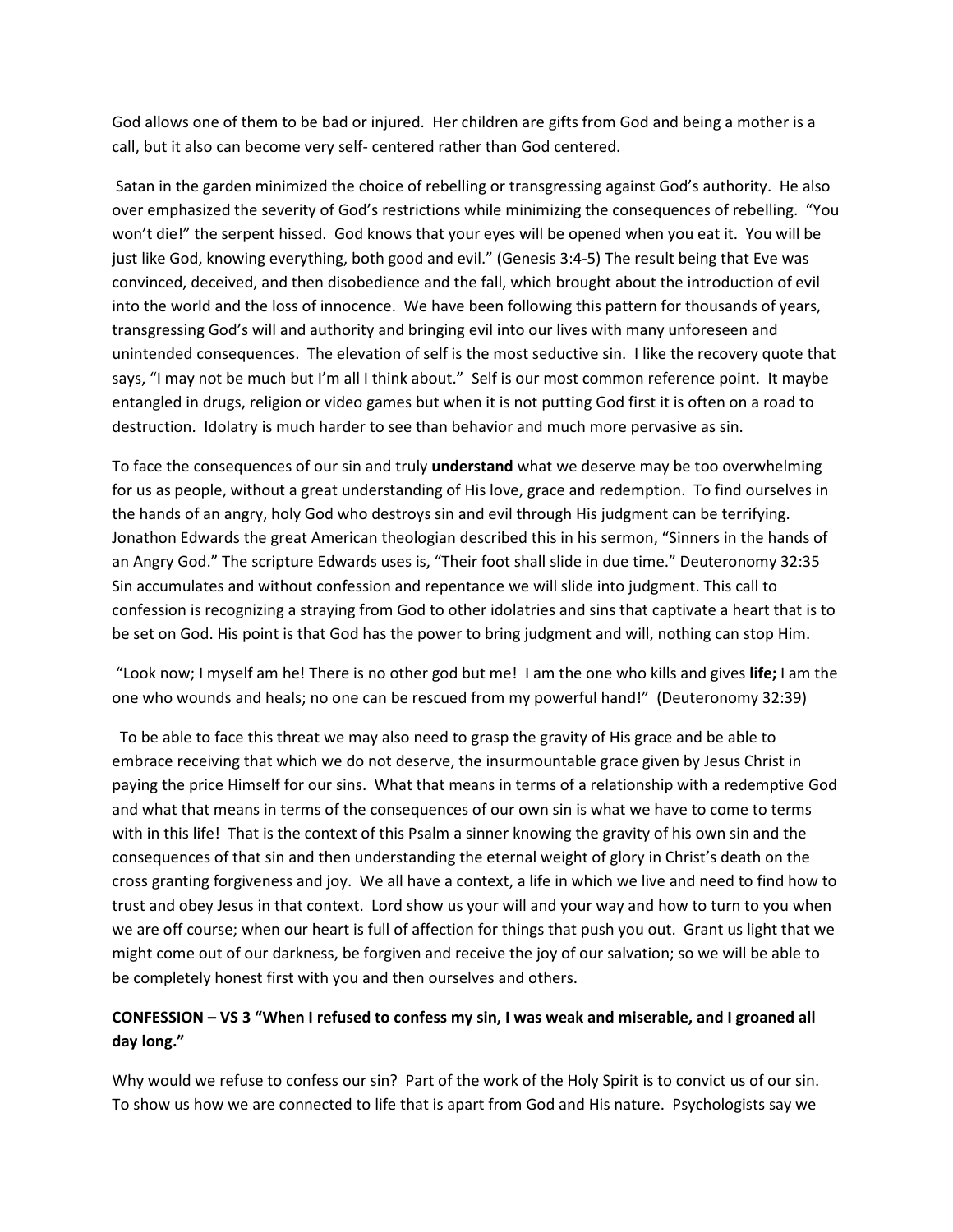have many selves. We may have an athletic self, a work self, a parental self, a religious self all of which have some sense of significance and power. Power and significance give us a sense of well being, where in contrast powerlessness and worthlessness often undermine that sense of well being. When facing and owning our own sin we emotionally may feel vulnerable and want to be defensive and self protective, tenaciously holding on to positions of significance or power that may be apart from God. Like a snake sheds its skin, putting off the old may make you feel tender and naked. Several times in my life I have transitioned from a place of position and power to one of insignificance and weakness. With those transitions usually I felt broken and conscious of sin in my life. I could clearly see my pride and sinfulness in this broken state. During those times, I usually say," I used to be somebody now I'm in a place of feeling like a nobody." We are all humbled by facing our own sin and its consequences; seeing idolatries in our lives that we have attached ourselves too. God is doing a work in all of our lives and He is faithful to finish what He is loving enough to begin. Intimacy is being known and God completely knows us, the good and the bad and loves us and helps us face our own depravity through his grace. Three times in my life I have experienced an ending to an identity that I believe was replaced with a more Christ centered identity. When I was a young man I went to the top as an athlete, becoming a college scholarship athlete. I believe I came to an ending of having this athletic identity as a primary identity in college. When you work hard and find a lot of significance and security in an identity it is hard to divest from something you have been so invested in. I had the opportunity to take my college experience into a career, but knew God was calling me on. It was difficult to pry my clinging hands off that identity where I had been highly rewarded and validated as a person. How do I let go of something I'm good at and that God has blessed me with? My next identity was more of a religious identity as a local pastor and I ended up feeling validated in this role and position as well. I have collected in my mind many compliments that were rewarding for the work and sacrifice I put into what I have done. In this area the head of the Presbyterian Church nationally had courted me and was asking my little Jesus movement church to become Presbyterian. He offered me property, status and position. He said, "Your church is the best I have ever seen in the country." He was courting me and enticing me with praise, it almost worked. When I stepped down as a pastor a few years later, I felt a huge loss and again a challenge to my identity. I believe God is responsible for doing the work of sanctification and draws us into His Kingdom for His purposes. However we can hang on to old identities with a very tight grip rather than let go and move on. All of us are faced with this in roles like being a mother, a husband, child, business man or whatever maybe given us for a time. As a counselor I have seen many people hang on to identities too long and ruin what was at one time good. When the children are grown many parents who are empty nested feel lost and without purpose, but going back to parent grown children is often destructive. Moving on can be anxiety provoking and without faith, cause us to be lost. It is scary to not have reference points for our significance and security outside of the spiritual realm. To be loved, valued and secure are a part of our most basic needs and are surely not bad things, but to find those in our Lord first is sometimes a challenging adventure. Our true worth and security as believers is really tied more to our being and our relationship with God than our performance, position, power or the roles that we fulfill, but it may not feel that way.

Many years ago during the Jesus movement, I was discipling a young man who had a strong identity as a drummer in a rock n roll band. He was learning about "putting off the old and putting on the new." His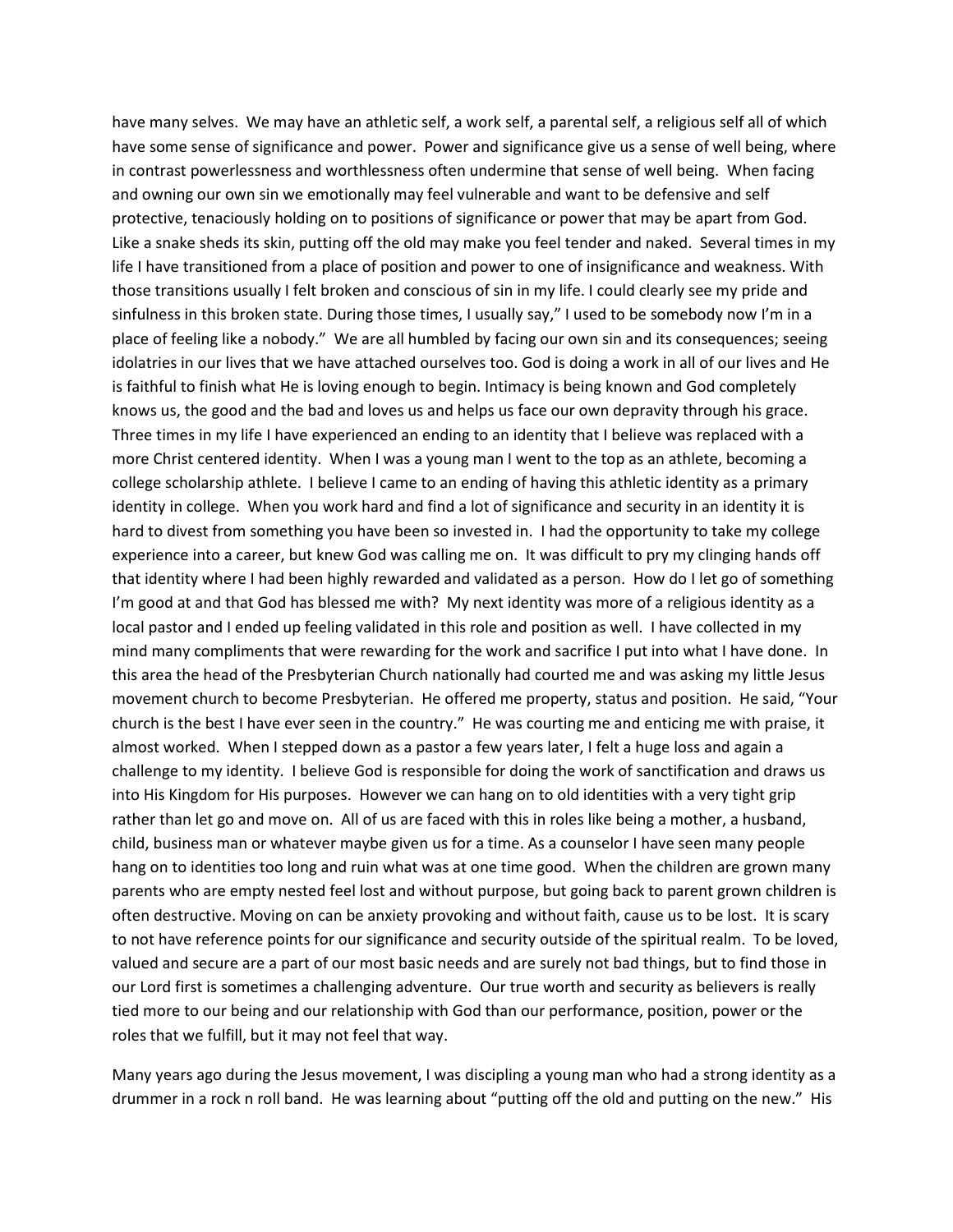bonding with his non-believing band members blinded him at times to the issues of worldliness that entangled him. On Halloween day we were doing a Bible study about being a "new Creature" in Christ. He was living at one of our Christian half-way houses when one of his band members showed up and told him he was going to dress as Jesus Christ for their gig that night and was going to do something completely sacrilegious on stage. My young friend said, "I felt like I was between God and the devil with a choice of who I was going to associate with." Often our choices are not that pronounced, but we do have choices to shed old skins-identities that are in opposition to our true natures as children of God. In times like these we are called to question issues of our heart. What do I want in life? What am I pursuing in life and why? Who am I? These questions are transformational because they move us out of the old life into the new. There are many metaphors for this process given in scripture repent and believe, put off the old man and put on the new man, dying to self that the life of Christ maybe manifest, etc.

In Ephesians 4:22 Paul says…"throw off your old evil nature and your former way of life…. Then follows with….Instead, there must be a spiritual renewal of your thoughts and attitudes. You must display a new nature because you are a new person, created in God's likeness-righteous, holy and true." (Vs 23- 24) Throwing off is a strong description of what to do with sin and old identities apart from your identity in Christ. Part of that process is confession. When we hide a sin it grows in power and keeps a hold on us, but when we confess it, it loses its power over us. Sometimes we need to confess it to not only God, but other people as well. Confession breaks the hold that pride has on us and brings humility to our lives. This is what David is teaching and knew from personal experience. To confess that something is wrong aligns us with God and changes our loyalty from the old self and other things that would compromise our relationship with Christ. The writer of Hebrews says, "…let us strip off every weight that slows us down, especially the sin that so easily hinders our progress. (Hebrews 12:1) Again strong language about getting rid of the sin in our life that the Holy Spirit shows us on our journey as He corrects and convicts us to bring us more in line with the life of Christ being formed in us.

#### **RESISTING GOD**

In David's confession he admits that he resisted confessing his sin. He was fighting God and resistant to His correction, but all that did was make him weak and miserable. Some people do not recognize when they are fighting God. David did not and therefore had the first step of church discipline administered by Nathan. When we cannot see the spiritual, even though we may experience some sense of being powerless confrontation may come. My favorite story of not seeing the spiritual is the story of Balaam and his donkey found in the book of Numbers. Balaam is a spiritual man and has a relationship with God. He takes off on his donkey to speak to some Moabite leaders and God is angry with him and yet he is completely unaware. He sees his problems as circumstantial and related to a stubborn donkey, when in reality they were based on a conflict with God, he could not see. He is fighting God not a donkey or circumstances. Balaam experiences frustration as he cannot get the donkey to go where he wants it to go. Balaam's donkey can see the angel of the Lord, but Balaam cannot. Sometimes we think we are so spiritual and we do not have the eyes to see. The Lord uses the ass to confront Balaam, and then the Lord opens Balaam's eyes so he can also see the angel of the Lord and soon discovers that his anger at what appears to be a stubborn donkey is really a wrong judgment about a faithful animal, who is saving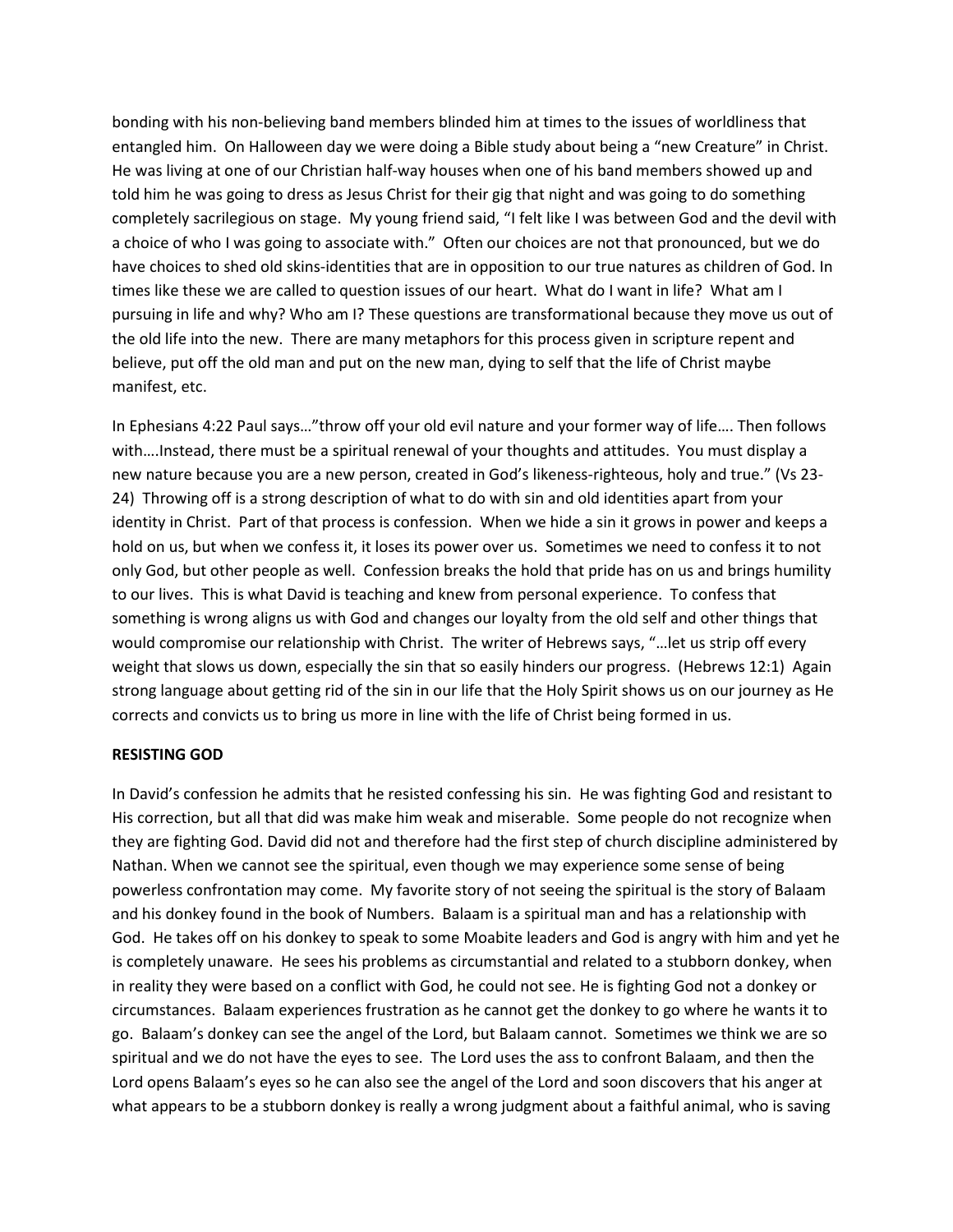his life. With this realization Balaam confesses to the angel of the Lord, "I have sinned…Numbers 22:34 and repents and yields to God's will for his life. Sometimes we over spiritualize but most of the time we are probably like Balaam, unaware of what is going on spiritually in our lives and how we are resisting God. We need to ask God, what are you doing please open my eyes to see you. Please Lord don't allow me to fixate on people, places or things when you want me to see the spiritual, to see you and your work in my life. Am I blind to a sin that is causing me to not trust you and obey you or yield to your Spirit?

What allows us to see our sin and confess it so we will be right with God? So we may become who He has called us to become? We may know more of His power to fulfill our call in our lives? John wrote that Jesus had no sin in Him and that if we sin and go on sinning we will walk in sin-darkness and break our fellowship with God. It is not that we are not forgiven but that we can and do sin and need to confess it as God reveals it to us through the power of His Spirit. David said, "Search me, O God, and know my heart; test me and know my anxious thoughts." In other words show me where I don't trust you and walk independent of you. Point out anything in me that offends you, and lead me along the path of everlasting life." (Psalm 139:23-24) David knew that to be right with God he needed to **know** his sin and confess it and repent of it. The person who refuses to confess their sin breaks fellowship with God and will eventually also alienates others. We can't always see where we are independent from the ways of God, like Balaam. I have always been appreciative of the fact that God does not show us all our sin at once because that could be devastating. He does expose it as we draw near to Him, because light exposes darkness or sin. John says, "But if we are living in the light, as God is in the light, then we have fellowship with each other, and the blood of Jesus, his son, cleanses us from all sin. If we claim we have no sin, we are only fooling ourselves and not living in the truth. But if we confess our sins to Him, He is faithful and just to forgive us our sins and to cleanse us from all wickedness. If we claim we have not sinned, we are calling God a liar and showing that his word has no place in our hearts." (1 John 1:7-9) John's book was written to expose a faulty doctrine called Gnosticism which denied sin in a person's life. Being a Christian counselor I have seen and experienced many believers that are practical Gnostics. They deny the sin in their lives rather than confess it and repent of it and so walk in darkness. This was what David was doing for a year after his sin with Bathsheba until Nathan confronted him; he was being a practical Gnostic rather than a true believer. He was refusing to confess his sin! So God brought about discipline in the form of Nathan. Lord, help me to be a true believer who responds to your Word and bring light into my life!

# **DISCIPLINED – vs 4 "Day and night your hand of discipline was heavy on me. My strength evaporated like water in the summer heat."**

Years ago a fellow Christian counselor had a client that was anxious and suicidal. For months he did everything he knew to do to help her with her anxiety and depression, but with no success. She was headed for an institution when she came to him and said, "I've been having an affair and have been trying to hide it and it is causing me tremendous guilt." That guilt was also causing her depression and anxiety. My friend was surprised by her confession, but soon all the pieces came together that made her misery make sense. Was that the hand of God's discipline upon her? Was it her own guilty conscience?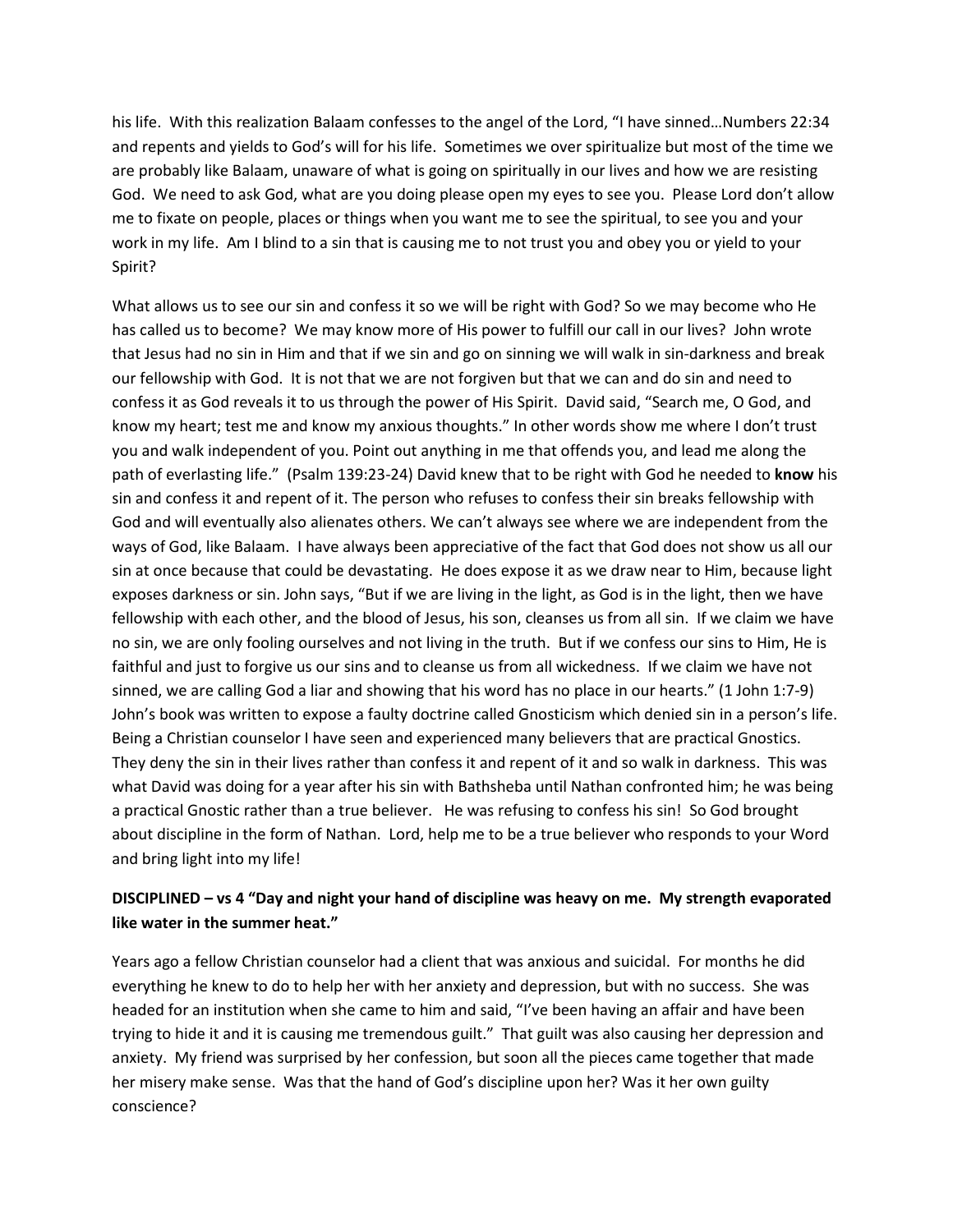God disciplines us because He loves us! Discipline is harder work than love and support. When a parent is nurturing, a child usually appreciates the care and both parent and child are happy. However when a child is disciplined they can have a variety of responses. They can resist and fight their discipline believing they do not deserve it, which really makes everyone miserable. They can resign themselves to the discipline and pout and be depressed over the consequences, which is not that much fun either. If a child knows they are loved the discipline is still unpleasant but they know it is for their benefit and they accept it. However we as parents rarely get a, "thanks I needed that" response, so discipline is a difficult task that many parents neglect. It takes hard work to love and discipline a child. The parent who neglects this task in scripture is viewed by God as unloving and in the case of Eli the priest was judged by God severely for his sin of omission in not disciplining his sons. I think we are all guilty of neglecting this task at times, or at least I know I am. God however does discipline his children.

"My Child, don't make light of the Lord's **discipline**, and don't give up when he corrects you. For the Lord **disciplines** those he loves, and he punishes each one he accepts as his child." Hebrews 12:5-6

The question becomes do we recognize God's hand of discipline in our lives and submit to it?

"Since we respected our earthly fathers who disciplined us, shouldn't we submit even more to the discipline of the Father of our spirits and live forever?" Hebrews 12:9

It is often difficult to spiritualize difficult circumstances and understand how God is at work in our lives to bring holiness and righteousness in through his discipline of his children.

"No discipline is enjoyable while it is happening –it's painful! But afterward there will be a peaceful harvest of right living for those trained in this way." Hebrews 12:11

 David was always looking for God and how He was at work and personalized or at least questioned his circumstances wondering what God was doing. His view of how intimately involved God was in his life is recorded in psalm 139. David did not believe in an impersonal God, but one who knows every event, thought and cell in our lives.

"You saw me before I was born. Every day of my life was recorded in your book. Every moment was laid out before a single day had passed. How precious are your thoughts about me, O God? They cannot be numbered." Psalm 139:16-17

In this part of David's life God's personal touch was discipline, which was painful but meant he was guiding David into holiness and right living. However David needed to see God's divine purposes and love in order to submit and confess his sins.

Accepting discipline is often experienced as a loss. It is discouraging to be disciplined and to be able to submit to discipline is also very difficult. David was an athlete-warrior and so discipline was a part of his life and that may have made accepting God's discipline a little easier. David does not want to lose his child with Bathsheba and humbles himself before God. Often we as people become very sober minded as we face negative consequences. We are willing to confess and bargain to eliminate consequences that are hard. Sometimes all the confessing and repenting cannot bring the blessings back and true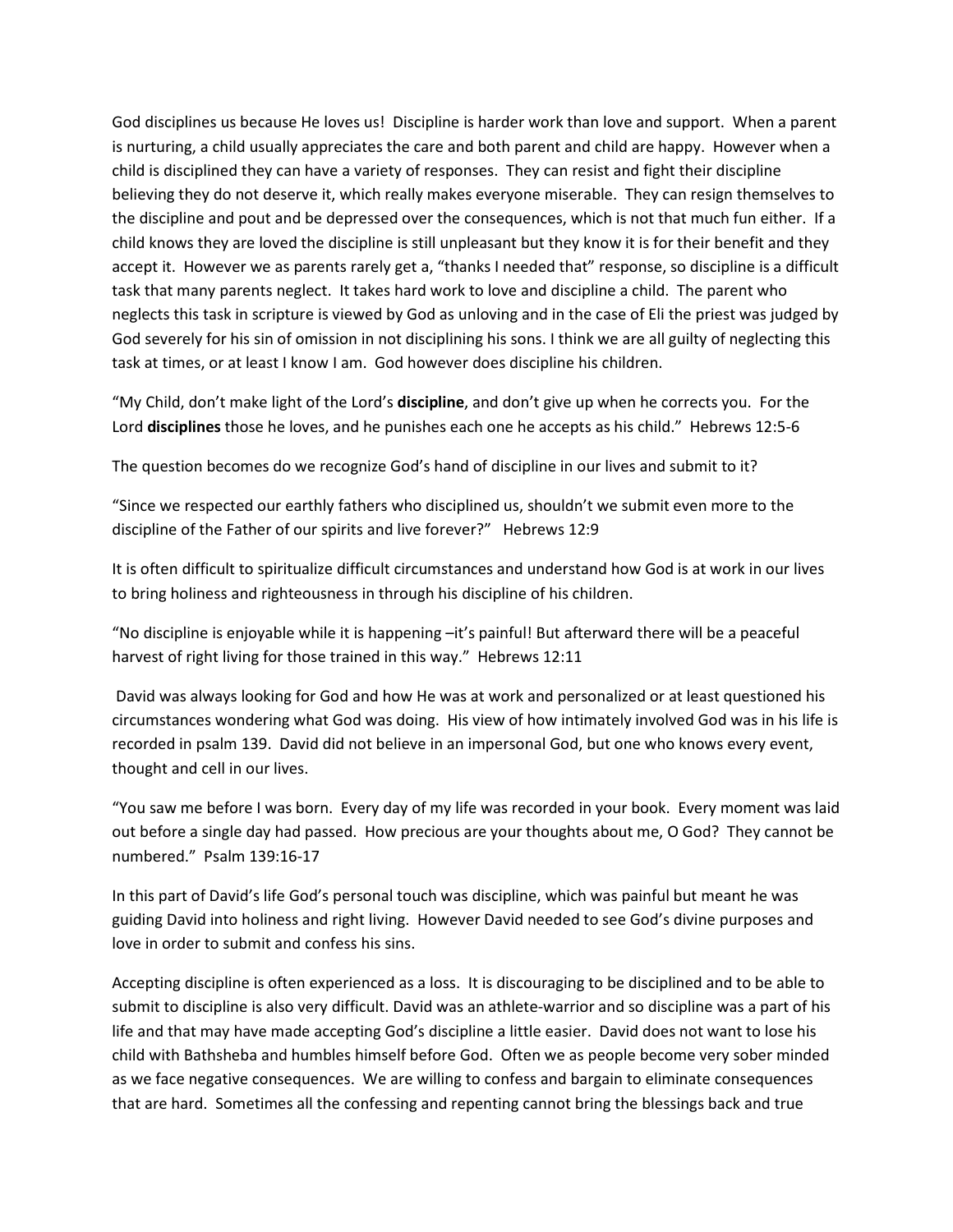repentance is accepting the consequences because we know we deserve them and have owned that fact. When Esau sells his birthright for his hunger pains he has given up something of great value just for immediate gratification and then realizes what a mistake he made, but cannot undo it.

Hebrews 12:15-17 says, "Make sure that no one immoral or godless like Esau, who traded his birthright as the firstborn son for a single meal. You know that afterward, when he wanted his father's blessing, he was rejected. It was too late for repentance, even though he begged with bitter tears." When David's child with Bathsheba gets sick David fasts and lies on the ground for seven days begging God to relent, but the child dies. Everyone is worried that David will not come out of his depression, but after the child dies he goes back to business and accepts this as from the hand of the Lord. David has lots of emotion, probably depression and shame and God uses that to help David know his sin. However his first response is to go worship God at the tabernacle. He does not quit being faithful to God, loving God or living according to His purposes. So negative emotions, that are normal in a difficult situation, did not define his choices. However his life is harder, he has lost a child because of his sin, a fact he will never forget. He is a broken man. Sometimes to continue to do what is right, what is good, what is loving really challenges our faith.

It has been nine months since my wife died of lung cancer. The intensity of that experience has colored my world and the colors are not bright. For me faith has always been difficult. I have a science background and the seen is easier than the unseen to grab a hold of in my life. My wife's grandmother died of lung cancer, her mother died of lung cancer the year before she died and her father died of cancer; so genetics would be an easy answer to my life circumstances, the why questions. However I know God was at work even in this difficult loss. I still do not claim to understand it and may never. Not all suffering is from sin and is not about God's discipline, but sometimes it is. In this life we will have tribulation that is also a promise. I have been taking care of family members who are sick or dying for fourteen years first my dad, then my mother and wife. I've been the main caregiver. It is a great call to love our family members, but also causes suffering as we suffer with them. Sometimes we just share in the suffering of Christ as we love others and that suffering has nothing to do with the consequences of sin. Paul says, "I am glad when I suffer for you in my body, for I am participating in the sufferings of Christ that continue for his body, the church." (Colossians 1:24) Jesus suffered and it was not because of sin. We can often be too judgmental of others when we observe suffering assuming it is because of them being sinful (bad), but in Hebrews 5:8 it says, "Even though Jesus was God's son, he learned obedience through the things he suffered." Even Jesus in his humanity was broken though He was sinless. Brokenness brings out sin in most of us, but much of the time is not because of sin, brokenness teaches us to trust and obey God. See my commentary on Psalm 91 for more on brokenness and sin.

I get perspective through reading and studying God's word. It is a lens that I get to look through that allows me to peer into the spiritual realm. It opens my eyes to things I cannot see otherwise. However in this area of sin or correction it can be painful to look and see ourselves in our sinfulness. I had a supervisor as a counselor who said to me, "I quit going to church because it made me feel bad about myself." One of my mentors as a young pastor was, Dr. Ray Stedman who said, "Most believers quit confessing their sins by the second or third year after conversion because it is painful." However transformation comes from taking off our masks as Dr. Stedman would teach in his book, "Authentic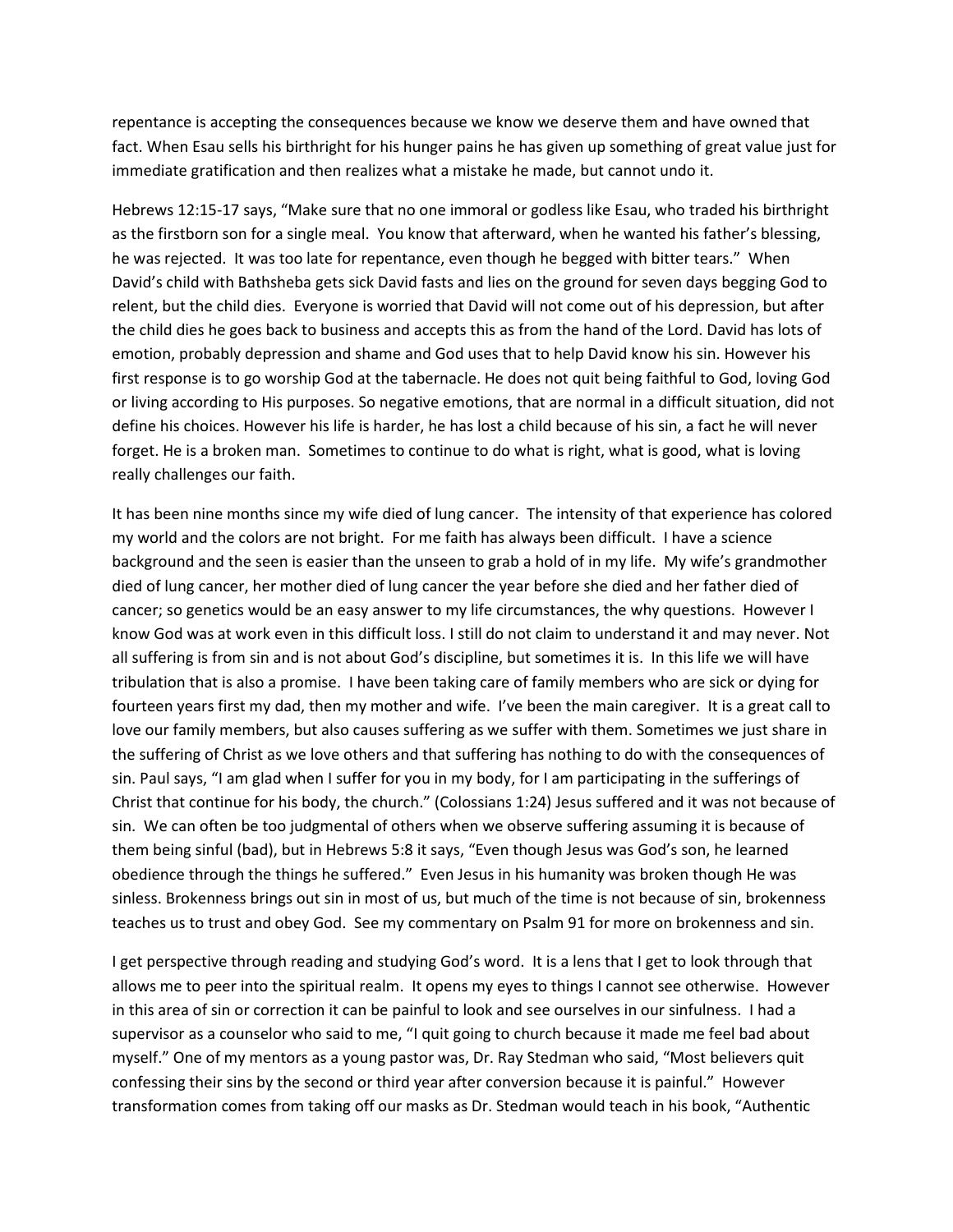Christianity." David took off his mask and even though facing his sin was very painful he wrote about it so we all could benefit. David became one of our first wounded healers. He also did not give up or give in to the discouragement of facing sin and the consequences, but stepped up and continued to be faithful to God and serve as King. He shared his weakness so we could be strengthened!

Galatians 6:9 Says, "So let's not get tired of doing what is good. At just the right time we will reap a harvest of blessing if we don't give up." Doing something bad does not eliminate all the good you have done, but it may feel that way in moments of time. God promises that He is a God of blessing, but we need to focus on Him and His promises to hold on to our call and responsibilities. David was amazing in that way. He seems to be able to trust God in his most vulnerable times. Maybe this psalm is written to encourage us in our brokenness.

# **Grace Through Confession – vs 5 "Finally, I confessed all my sins to you and stopped trying to hide my guilt. I said to myself, "I will confess my rebellion to the Lord." You forgave me! All my guilt is gone.**

Here is the break through! Finally David says I confessed all his sins to God. He is known completely for all that he is before God. David was guilty and was hiding his guilt, but who knew? Was the whole kingdom a buzz with the gossip about David and Bathsheba and David was busy covering up? It is God's job to uncover that which is covered up by our deceitfulness. When Adam and Eve sinned they covered their nakedness and hid from God, so God asked them, "Who told you that you were naked? Have you eaten from the tree whose fruit I commanded you not to eat?"(Genesis 3:11) Then Adam replied, "It was the woman and you gave her to me." What if Adam had been a godly honorable spiritual leader and said, "Satan be gone, I will serve my God and obey his commands only," how different things would be. The temptation was to ally with Eve who had already eaten the fruit and changed her loyalty to the devil. If Adam had been strong spiritually and stayed allied with God rather than switching his primary loyalty to his wife and the devil he would have been resistant to temptation and redemptive rather than a blamer. This is the issue of where our deepest loyalties lie. To be loyal to God and obey Him above all others is our calling. We are to give ourselves to God with all of our being. When Jesus confronts Peter about being more loyal to himself and viewing Jesus' crucifixion from a human point of view he says, you have set your interests on man's interests and not God's. Then he is told to be truly a disciple Peter is called to take up his cross and be loyal to God's will above his own will.(Mathew 16:23-24) However this is also a work of God as Peter tries to do this in his own strength and then fails. In the story of the fall the first spiritual gift is born, the gift of rationalization and justification. Of course it is a gift from the devil the father of deceit and lies. Adam was to be the spiritual leader not the passive, dependent, compliant husband blaming his wife and God! I used to have a cartoon with the hand of God pointing at Adam and Adam's hand pointing at Eve. What we are dependent on we blame! They say that addicts blame people, places and things for their addiction. David may have been a sex addict and ownership is difficult, but essential for recovery. Ownership facilitates maturity and healthy independence and also true spirituality. David has owned his sin and confesses without blaming Bathsheba coming clean with God. Did she have a part, bathing naked on the roof where David could see her? The issue was not whether or not she had a part but whether David owned his rebellion towards God's authority and commands. "I will confess my rebellion to the Lord." The Bible was not written in a time where the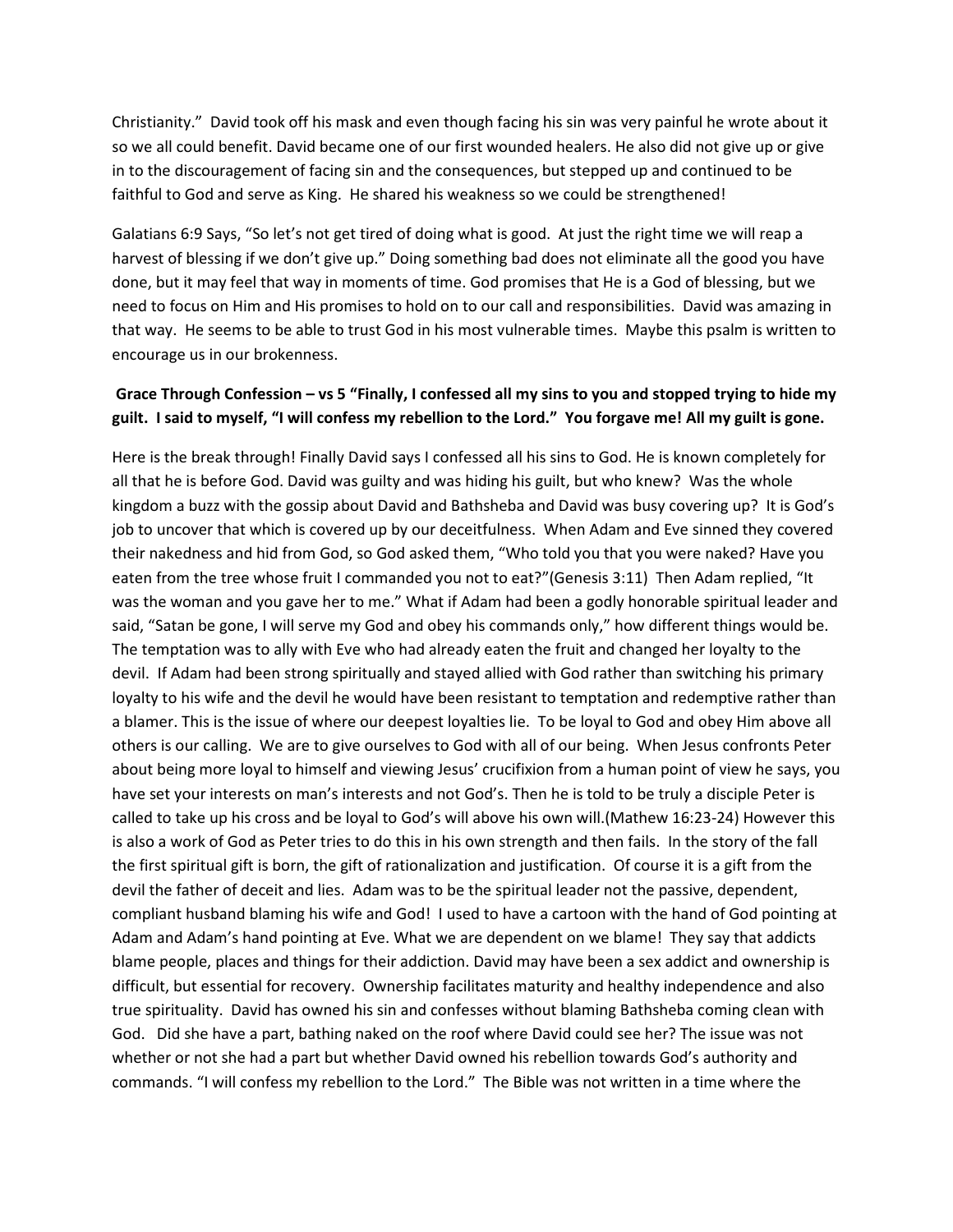concepts of complexity (everyone in a system contributes to the problem) but in a time that was focused on linear thinking (cause and effect) who caused the problem.

When David confesses his sin the slate is wiped clean, he is forgiven! His guilt is gone! He has found favor with God through confessing his sin. He is not trying to appear good, but is honest about his depravity, which then allows him to be made right with God. He is in agreement that he sinned and rebelled against God. However that allows God's grace to bring forgiveness, not that God is dependent on our confession for demonstrating His grace, He is not. Often it is His kindness, grace and goodness that brings us to a safe place where we can confess and repent of our sin.

# **OUR CALL TO CONFESS VS 6 Therefore, let all the godly confess their rebellion to you while there is time, that they may not drown in the flood waters of judgment.**

This is our call to confession. David's calling us to revival so God's judgment will not fall on us. Paul who taught us the New Covenant, believed in confession and the judgment of God. In 1 Corinthians 11:28-31 Paul calls New Testament believers to "evaluate themselves" so that God's judgment would not fall on them.

"That is why you should examine yourself before eating the bread and drinking the cup. For if you eat the bread or drink the cup without honoring the body of Christ, you are eating and drinking God's judgment upon yourself. So that many of you are weak and sick and some have even died. But if we examine ourselves, we would not be judged by God in this way. Yet when we are judged by the Lord, we are being disciplined so that we will not be condemned along with the world."

This was a corporate as well as an individual call to make sure that sin was not dwelling in the body of Christ in Corinth. This theme in scripture runs from the very beginnings to the end of our Bible. Sin enters the world in Genesis and the churches are corporately confronted on their sins and called to confess and repent in the book of Revelations to avoid God's judgment. The Greek word for sin – hamartia- means to "miss the mark" or to fall short. It is the word used in archery when aiming at a target and falling short of the bull's eye. In the New Testament the issues of sin focus a lot on love and how well we love and if we love. They are not first moral or ethical standards but relational. Are we loving in a way that invests in the well being of others? Do we love our enemies? Do we love those who hurt us or betray us? Are we committed to loving the way that God would have us love others? Are we just reciprocating in relationships rather than trusting and obeying God? Are we vulnerable in relationships because of the risks we take by walking in faith?

We often define sin as the worldly sins such as adultery or homosexuality, drug addiction or stealing, but there are so many ways that we sin that the Bible does not purposely give us extensive lists, but does give us categories, like worldly sins, religious sins and sins of omission. This is a devotional so it is meant to cause us to be reflective rather than give us all the answers. I think one of the greatest causes of sin in America is that we want to be safe, comfortable and hassle free. So we may not get involved with things that are difficult and uncomfortable and feel entitled to have personal peace. The consequence of this may be that we neglect our families, our churches, our communities, even our world. When we get to heaven and stand before God our judge we may see all the opportunities we were given to serve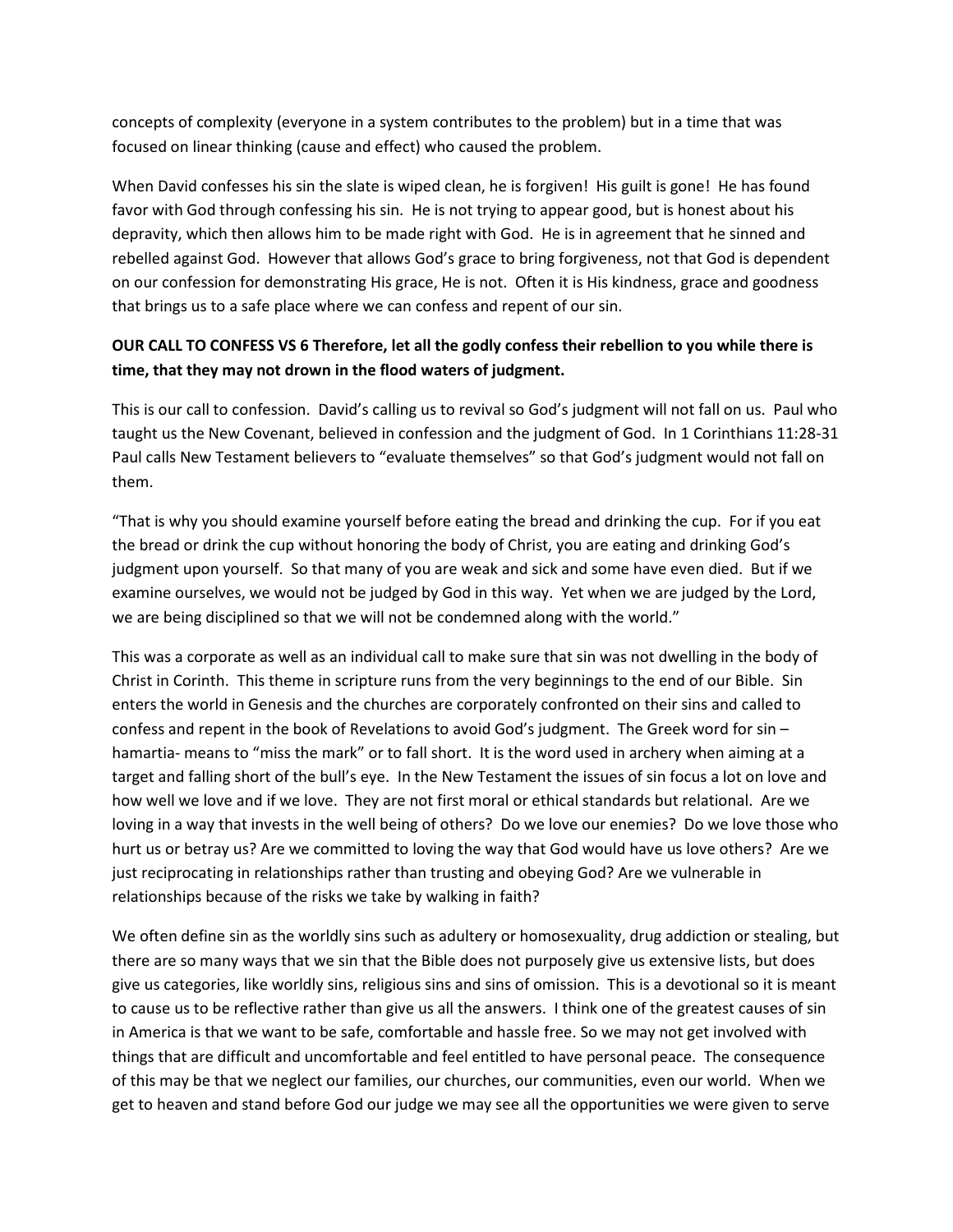Him and the consequences to others when we were too self absorbed or too busy to attend. I first was involved with my present agency doing cuddling with detoxing babies at a local hospital. One of the babies was born addicted to methadone, but was getting some drugs from his mother by nursing. This baby was taken away by CPS- child protective services a standard practice, and given to a foster mom to care for him. However she was not told he was addicted to methadone and when he began to detox he was in severe pain. The foster mom brought him back to the hospital so he could be diagnosed. He needed to be helped along in his detox and cuddled to ease his pain through the loving arms of a mom. What if there were no hospitals or no moms to cuddle hurting drug addicted babies? There maybe foster children that you are supposed to minister to but because of buying into the cultural norms more than the Kingdom imperatives you and I miss things and fall short of what God calls us to. We as Americans may have bought into affluence as our right and neglected the poor. Therefore saying to Jesus, "when did we see you hungry," and He says you didn't because you were not looking for me in the poor and hungry of the world. We have to seek him and desire to do his will in order to not sin, that is our part. Jesus says, "My food is to do the will of Him who sent me, and to accomplish His work." (John 4:34) We may say, "but we were not sent or we did not know God's will," to which he might reply??? Back to our story about David.

#### **TRADING EVIL FOR EVIL SYSTEMIC EVIL**

 One of the main reasons I believe that David was viewed as such a godly man is that he did not trade evil for evil in relationships. Sin is relational; it has to do first with our relationship with God, but also ourselves and others. Most of my clients over the years, trade evil for evil in their families and do not even know they are sinning. Sin has a lot to do with relational dynamics. For example a wife may be hurt that her husband neglects her in some way. She becomes hurt, anxious and then angry, she lashes out verbally and emotionally (sinning with her tongue) and feels justified because of what he did or did not do and how she feels. He then distances (creating sins of omission) because he is hurt or angry or just feels uncomfortable around her critical words and attitudes, her verbal and emotional abuse. They are both doing wrong and contributing to the evil in their relationship. As a couple they have created a self centered and sin centered relationship. They are in what I call a loop which calls for a corporate confession and repentance. This is not linear having only one cause, but both spouses are contributing to the problem, it is circular. Both of them need to see their parts and be accountable before God to not sin and then do what is right. The more enmeshed they are the more their behavior is based on each other rather than a relationship with God and what he requires of them. David demonstrated his depth of spirituality when Saul went from honoring him to trying to kill him. Saul had become jealous and insecure and did not turn his heart to God and seek to have faith. David has lots of opportunity to betray Saul and even kill him to protect himself, but instead honors him and trades good for evil. He trusts God to judge between them.

When Saul is looking to kill David God delivers Saul into David's hand in a cave where David and his men were hiding from him. Saul was in the cave to relieve himself but instead of David killing Saul he just cuts a piece of Saul's robe off. After Saul leaves the cave David confronts Saul and tells him that he could have killed him but did not and holds up the piece of robe to prove it. He says to Saul, "May the Lord judge between us."(1 Samuel 24:12) David is saying that God is a judge who will be just and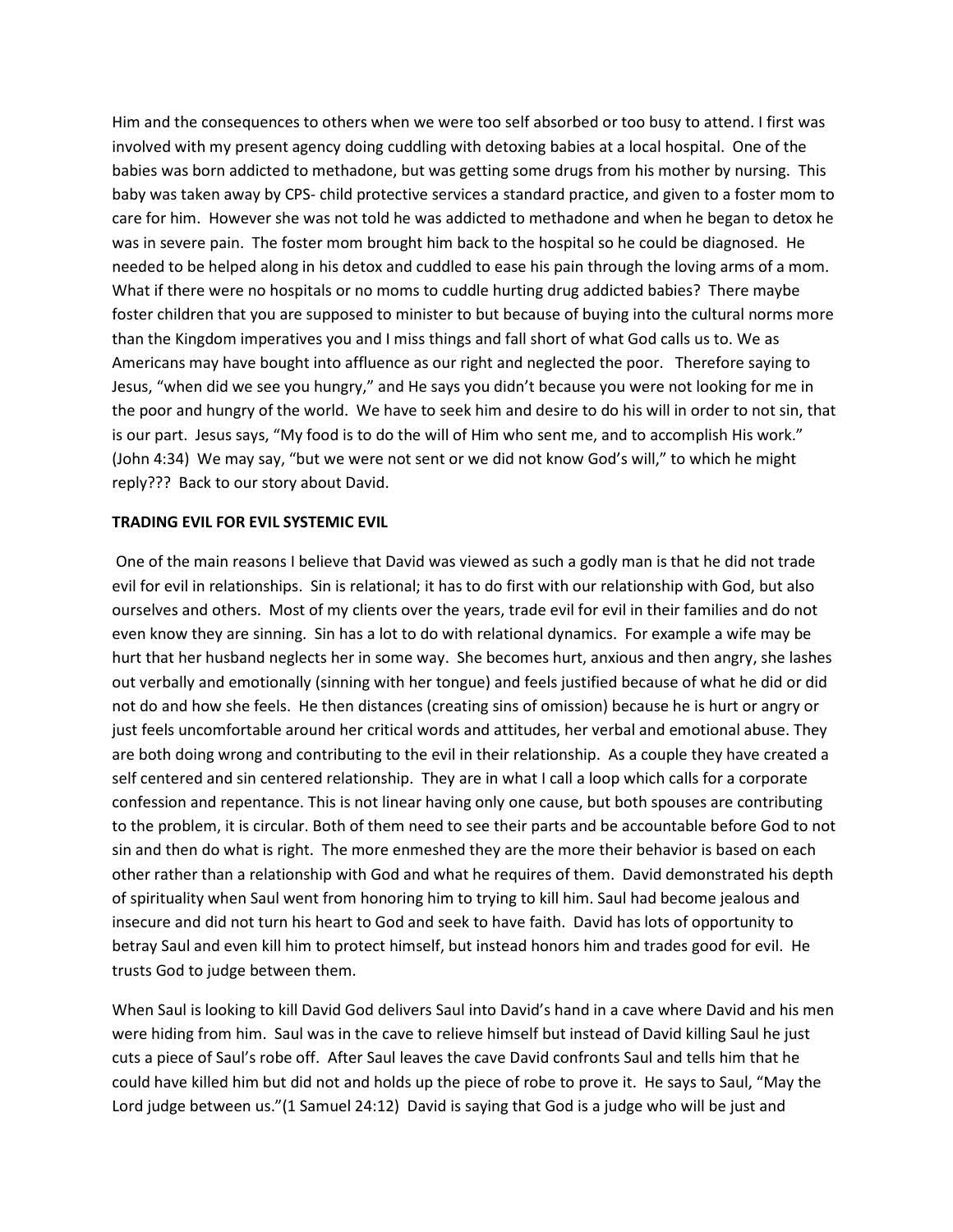righteous and David can and will trust him rather than taking things into his own hands to protect himself and alleviate his own anxiety about Saul threatening him. This is huge when it comes to faith because David trusts God as a judge who hates sin, so he can be godly and loving and do what is right. It is God as a sovereign judge who renders judgment that grants David the faith in his relationship with Saul, rather than being full of fear and anger. This is David's strength he is a great man of faith who actively trusts God in his life!

Paul picks up on this in his writing to the Roman church and says, "Never pay back evil with evil. Do things in such a way that everyone can see you are honorable. Do all that you can to live in peace – (unity with everyone.) Dear friends, never take revenge. Leave that to the righteous anger of God. For the scriptures say, "I will take revenge; I will pay them back." Says the Lord. (Romans 12:17-19) Here is the New Testament belief that God will judge sin and the exhortation not to judge and then be a part of that evil. Peter brings this up when exhorting believers to suffer well. He uses Christ as an example of trusting that God is a judge. "For God called you to do good, even if it means suffering, just as Christ suffered for you. He is your example, and you must follow in his steps. He never sinned, nor ever deceived anyone. He did not retaliate when he was insulted, nor threaten revenge when he suffered. He left his case in the hands of God, who always judges fairly." (1 Peter 2:21-23) Christ made Himself vulnerable and suffered well and was not controlled by His anxiety but by His faith in a just judge, His father. As a Christian counselor I rarely see this level of faith in families. David does not hesitate to trust God himself or humbly call Saul to accountability before God. I do not see these things practiced much in the faith of the church today, but this is our call as believers. Are you trading evil for evil in a relationship and justifying what you do based on the other person's sin?

The issue of the coming of the Kingdom is that all evil will be gone. Whether that evil is in the individual in the form of personal sin or corporate sins like systemic evil all will be eliminated in the coming reign of Jesus. When heaven comes to earth evil will not exist there, "nothing evil will be allowed to enter…" (Revelations 21:27) That sanctification process started when the King came to earth and brought the Kingdom of God with Him. When we confess our sins He is making us new and has made us new creatures in our relationship with Him. His judgment is good and for the purpose of eliminating sin and evil forever!

### **CORPORATE CONFESSION OF SIN**

In the Old Testament there are corporate calls for the confession of sin! On the Day of Atonement the priest – Aaron was to confess all the "wickedness, rebellion and sins of the people of Israel." (Leviticus 16:21) He did this while transferring the sin and guilt onto the two goats by laying on his hands signifying the transference of sin from the people to the goats. This was to make the people right with God and rid them of their sin. What would happen today if we recognized and dealt with sin corporately? We have just experienced a huge recession which many saw as a consequence of corporate sin in America. Jim Collins in his book, "How the Mighty Fall," says that "hubris and greed" were the main causes of this down turn. He is not a prophet but speaks with the voice of a prophet calling sinners to account for their wrongs; interesting role for an author, professor and business consultant from Stanford.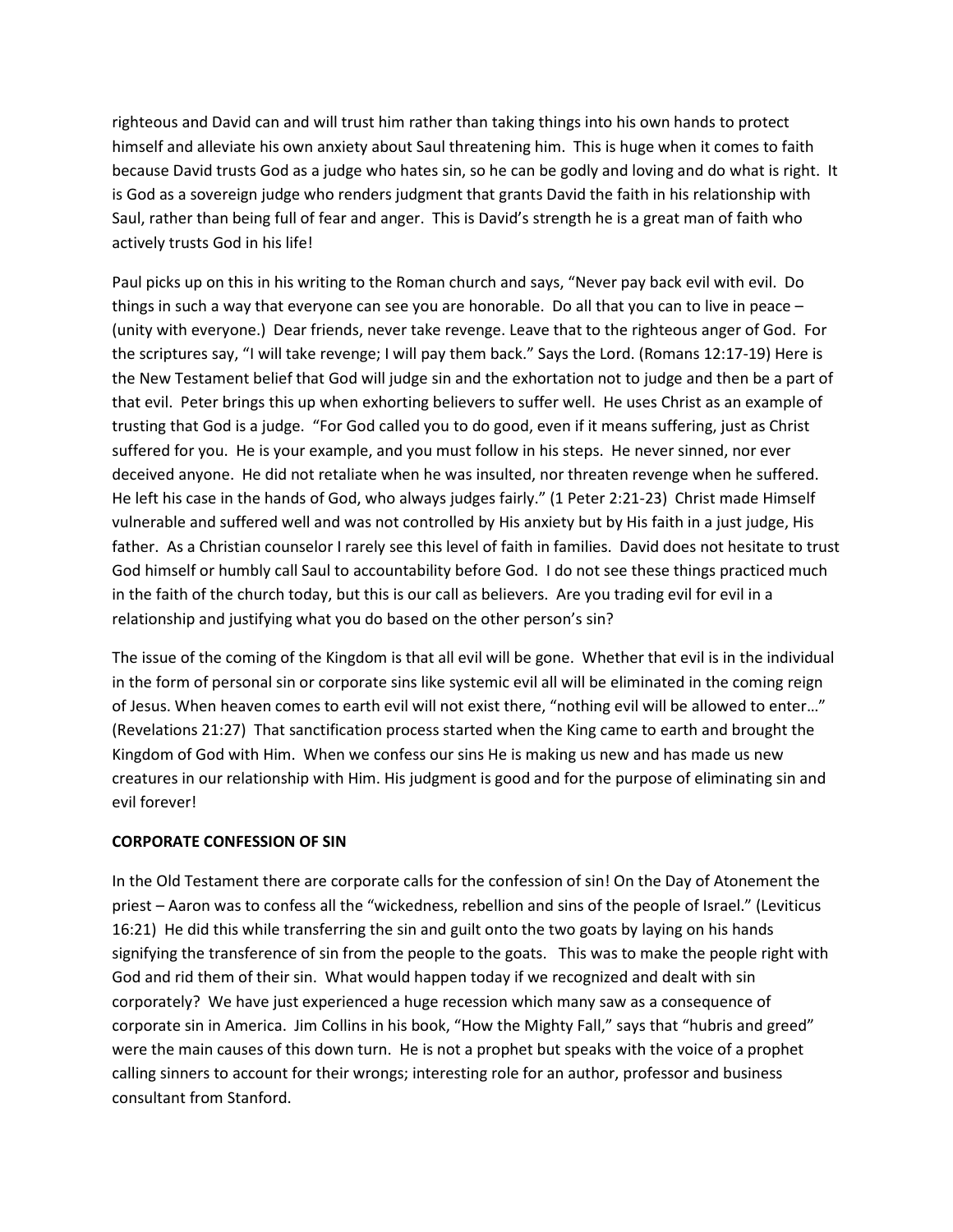Collins critique was that the business community got greedy and sold mortgages to people who could not really afford them. That government became self righteous and arrogant trying to move the poor into their own housing though policy rather than working a process that would have helped them to develop competency. "…But there is a risk to manage: having an almost righteous sense of one's values and purpose ("we are the good guys") can perhaps make a company more vulnerable…. Fannie Mae's missionary zeal for expanding the American dream of home ownership to as many as possible contributed, in part, to its arrogance, its pursuit of growth, and even its increased risk profile. Whenever people begin to confuse the nobility of their cause with the goodness and wisdom of their actions- "We're good people in pursuit of a noble cause, and therefore our decisions are good and wise"- they can perhaps more easily lead themselves astray. Bad decisions made with good intentions are still bad decisions." ("How the Mighty Fall,"Pg 148) There are many sins of virtue in the Bible, but we often miss them as religious people. There is a good book on this down turn called the "Harbinger" by Cahn that relates God's judgment to a lack of corporate confession and repentance in America.

### **6b The Judgment of God – "…that they may not drown in the flood waters of judgment."**

This is obviously a reference to the great flood. Where God was sorry he created humanity because of all the evil they did. God vows to destroy everyone in a flood except Noah and his family because "Noah was a righteous man, the only blameless person living on earth at the time, and he walked in close fellowship with God." (Genesis 6:9) All the people of Noah's day could see Noah building this great boat but did not repent and follow God. There is a time factor in this verse, "while there is still time." God is patient but if a person does not repent after being warned God's judgment will come and it is then too late. Often people interpret God's patience as permission, when judgment does not fall immediately after sin is committed. God is slow to anger and full of loving kindness, but he has limits and warns us about them. Once God's judgment falls it cannot be taken back. This is a stern warning! A wake up call! Warnings about sin cannot be minimized; Jesus had some of the sternest warnings over sin, even though He brought forgiveness of sin to the world through His love and sacrifice. Years ago I worked with a man who seriously injured another man while driving drunk. He kept saying I did not think this could happen to me. "Why me!" was his groan from this terrible accident where he maimed this other man for life and now had to live with this horrible consequences of his drunk driving. He had terrible regret that he had ever been a "drunk driver." I have heard hundreds of bad stories from the abuse of alcohol and then the secondary abuse and neglect of others. David knew the consequences of his sin and took God's judgment very seriously. This is a call again to take sin in our lives seriously so judgment does not fall on us, but also not so seriously that we are morbidly introspective and full of fear. We have to make sure that we do not try to make sin so manageable that we are denying the sin in our lives, and therefore missing the sin that is controlling our behavior at times. Religious people have a tendency to define sin as worldly or fleshly sins, sexual, abortion, homosexuality, adultery, fornication, pornography and minimize religious sins. Worldly believers tend to define sin as being religious sins, judgmentalism, self righteousness, exclusivism, religious arrogance and then minimize worldly sins. Each culture may normalize its sin and give a pass. In their sphere of influence that may blind them to their own sins, which may create severe consequences whether from sins of omission or from sins of commission.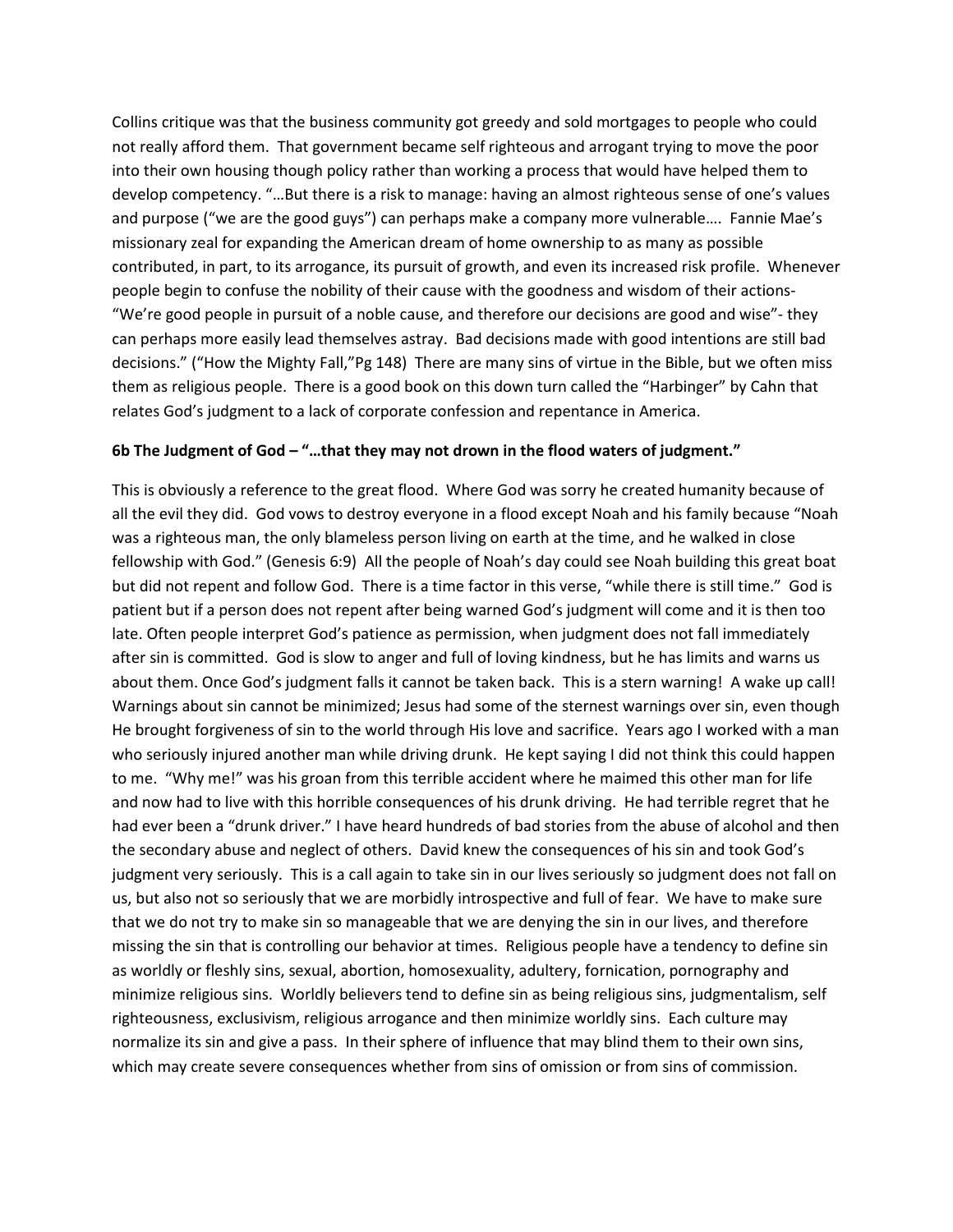#### **SEX AND CREATION**

Before we move into the more grace part of this psalm I want to go back to God's intention in creation. Sometimes because of the fall, sin and the consequences of sin, we vilify good things. It has been said that sin is just the twisting of the good so it is no longer recognizable. I was listening to a pastor this week who said, "How many of you were told while growing up that sex is dirty, filthy and awful, so save it for the one you love." This may sound crazy and he was trying to be funny, but I have had many Christians come to counseling who have had these kinds of problems in their marriages. A few years ago I had a pastor's wife come see me, who constantly said no to her husband when he approached for sex. She said that she would feel guilty and dirty if she gave in to his advances. So the only time they would have sex is when she felt like it and initiated it herself. Her focus on abstinence in her adolescents made her feel good about herself when she said no and kept her boundaries and when she yielded to her boy friend's advances she felt very guilty. The pastor who spoke made a simple statement that His belief is that the church often values purity more than marriage. In other words we value not sinning more than God's blessings in creation. The weird thing about faith is that what at one time is sin, sex outside of marriage one context, in another context is God's grace and blessing, sex inside of marriage becomes a good thing, even a part of obedience to God.

 In science we know that the brain is flexible, like plastic. We can change our orientation in different contexts. The study of this is called neuroplasticity. If we are too rigid in our definitions of sin and reactive we will take our definitions of sin too far. Like saying the air is dirty so you better not breathe. Then telling scary stories about how dangerous the air is and then ignoring the need to breath. God wants us to have our needs met and have blessings in life. What is missed when we overreact is that God felt good about His creation and sex was a part of that good creation, it was good by His design. "Then God looked over all that He made, and saw that it was good!" (Genesis 1:29) The more that we have learned scientifically about the human body the more we find that God put a lot of effort into making sex a great experience. We have a brain with two pleasure centers that have to do with sex. The first is the arousal center that produces dopamine when we are sexually aroused. It is really about appetite and excitement in regards to sex. Dopamine is a neurotransmitter and is such an amazing drug that it can be very addicting; it may be one of the main factors in the addiction to pornography. Dopamine has to do with such illegal drugs as cocaine and crystal meth, because they flood the brain with dopamine, when they are used. That is what produces the good feelings. The second center or aspect is not about excitement but relaxation, maybe we could call it the calming center or reward center. During sex a little thing called oxcytocin is released which is a hormone (it is a neuromodulator) that is called the trust hormone because it helps eliminate fear and promotes bonding. It is the hormone that helps us relax and feel calm, which is a really good thing. Psychologically bonding or attachment emotionally helps reduce anxiety. There are so many benefits physiologically, neurologically, bio-chemically, relationally, and in terms of general well being that God created by design. His creation is good but sin does tarnish it. David was a godly man but also a sinner, but we are not to throw the baby out with the bath water.

A healthy sexual relationship is based on safety that is why God has put sex in the context of marriage. That does not mean that marriage is a safe place for everyone, but that the boundaries of a marriage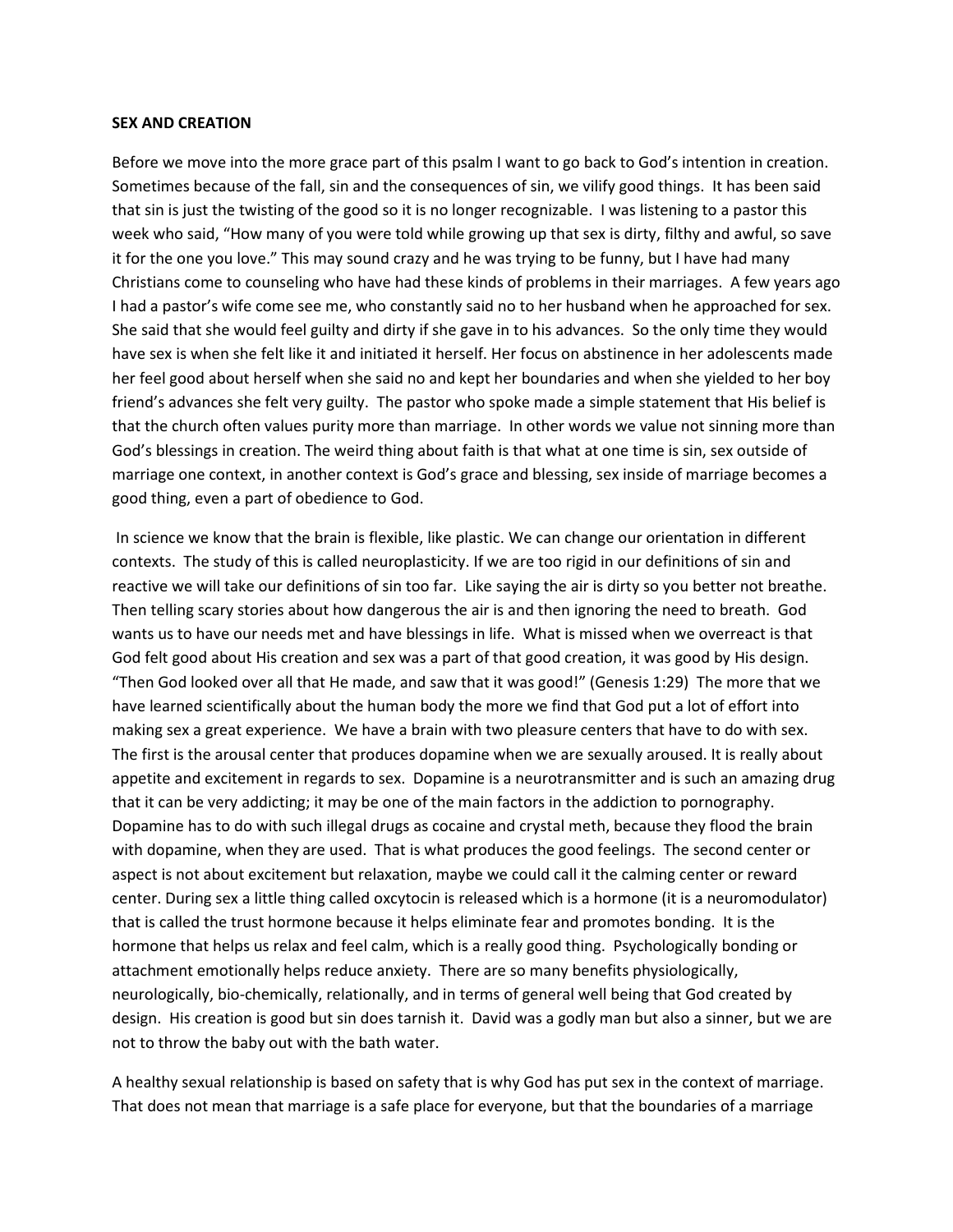relationship help protect people. Other boundaries on sin, abuse, neglect or hurtful things also protect a marriage relationship. Good boundaries can help create secure attachments like what God does for us with His grace. God's intention is really to bless people and His creation is so wonderful that we all can be in a state of worship, awe and thanksgiving when we are able to receive all His gifts. God wants us to have the freedom to enjoy life, but within the context of His will. This brings us the balance of protection and security as well as freedom and vitality.

## **THE SAFETY OF GOD'S COVENANT LOVE VS 7 FOR YOU ARE MY HIDING PLACE; YOU PROTECT ME FROM TROUBLE. YOU SURROUND ME WITH SONGS OF VICTORY."**

Here comes the paradox of grace, right in the middle of all this warning about sin and judgment, the believer will find love, safety, embrace, and victory. God's faithfulness appears in the mist of man's unfaithfulness and sin. All of this in a context that sounds like what should happen is judgment, rejection, anxiety, and defeat. In the Old Testament every believer knew that the Old Covenant warned of judgment and that the consequence of sin was judgment. Here is the great wisdom of God. Jesus joins with us through his incarnation and demonstrates grace and yet this grace does not create collusion, an agreement to accept sin. He validates our existence without saying we are ok. This is one of the most difficult social skills for people. How do we join and not give cheap grace or collude?

Part of this collusion is from our innocence or nativity in regards to sin, in that families tell us what is normal-ok and what is not normal or ok. We cannot know and we don't know what we don't know. We gain knowledge of how the world works first from our families. They are the first social structure to create a person's culture, telling us what is good and bad, right and wrong. In other words our view of sin comes first from what our families view as sinful or not sinful. Only God and His word can define sin effectively through the working of His Spirit in us. Cheap grace is minimizing or normalizing sin. I had a series of families from one ethnic group in the 1980's that normalized incest. The men were expected to molest the younger women in the family and it was accepted. Alcoholism was also normalized so when Christians from this culture got sober I found many of them cutting off their families because they could not fellowship with their families and stay sober. When the laws began to change over molests some of these men went to prison. What had been normalized in the family was now seen as wrong and had serious consequences with the offense becoming an illegal issue in the broader culture. In families there is often a parent who is inclusive, accepting and empathetic. Their job is to make family members feel loved and accepted, which is wonderful. The downside of this role is that it often gives a person cheap grace because they are colluding with sin from God's point of view. They don't want you to feel bad or guilty or shame even when you should be ashamed. Like this example of incest. In counseling with a couple just lately the wife was complaining that her husband was verbally abusive, but he couldn't see it. As we talked about sin he said, "My family normalized putting each other down, it was not wrong in our family." We need to know how we affect each other to love well, but sometimes it shames us when we hear the affect we are having on others. However, we now know that some levels of shame and guilt are healthy and help socialize people. We use shame in restorative justice work to sensitize criminals to how they have affected their victims, they have to listen to their victim's story of hurt and pain, so they can heal and do their amends work. When we are broken and face our sin we often lose a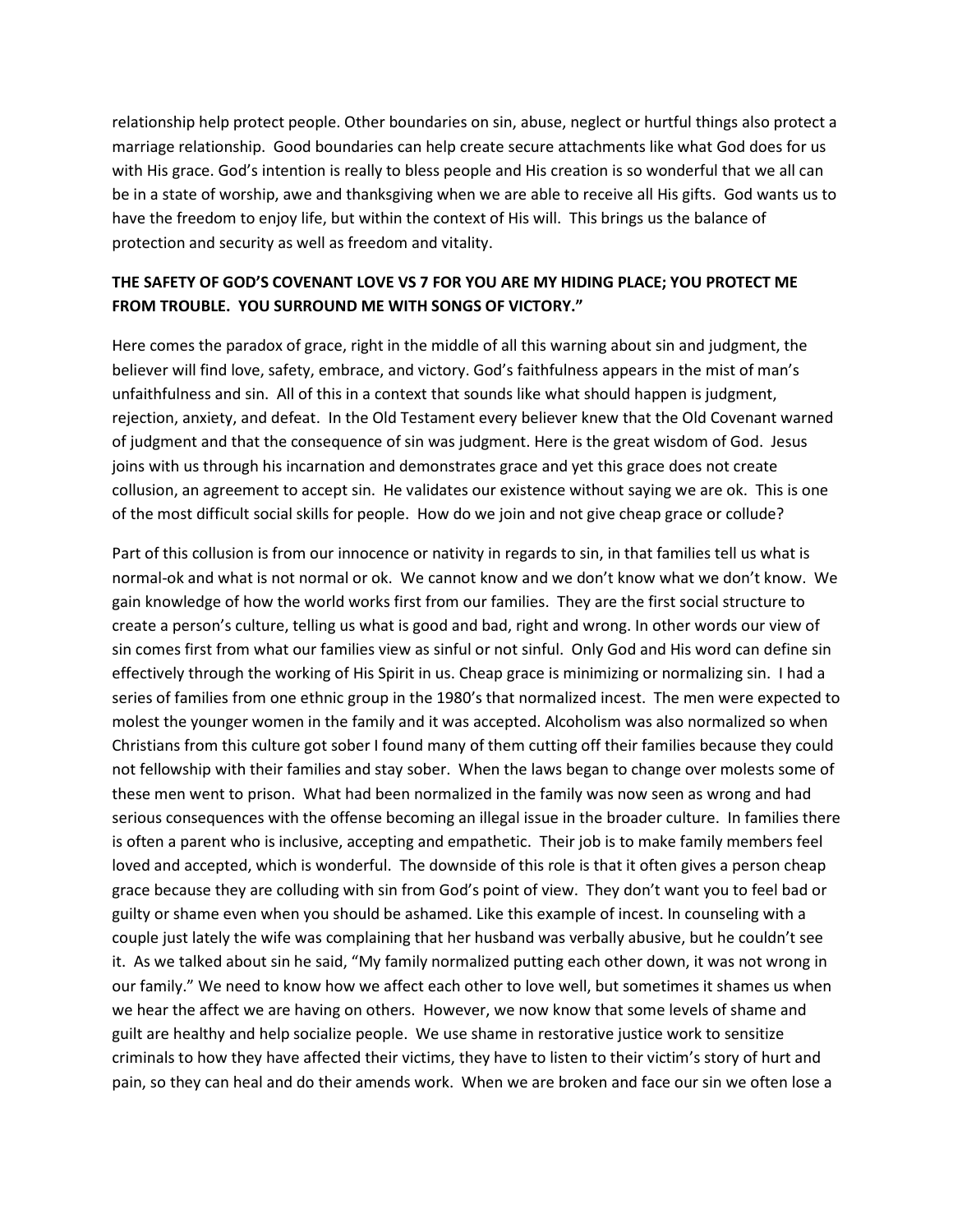sense of innocence or a sense of our own goodness becomes suspect. Loyalty to family often keeps us from a deeper loyalty to God, and even godliness.

In the Old Testament when Israel was off with God they were called to confess their sins and the sins of their parents. Why? "But at last my people will confess their sins and the sins of their ancestors for betraying me and being hostile toward me." (Leviticus 26:40) In the New Testament Jesus calls those who want to be disciples to value Him more than their family. "If you love your father or mother more than me, you are not worthy of being mine… (Mathew 10:37) Why? Loyalty to family runs deep and is hard to break, but may keep us apart from God's will and his purposes.

Sin often causes us to distance from those who are sinning, but that can be wrong in the Kingdom. Jesus loved the sinner, but did not turn away from confronting the sin. That is very difficult to do well in our relationships. It usually invites fight or flight reactions or both. God's grace granted love, acceptance and forgiveness, not judgment. However without naming the problem we often just enable others. Jesus intentionally spent time with those who already knew they were sinners.

In the years I have been counseling I have worked with hundreds of addicts, those of us that struggle with addiction. Most addicts get sober when their primary enabler quits enabling. A spouse says, "I'm not willing to live with you any longer if you are going to drink." This again will be an over simplification of the process of interventions, but it will make the point. Sometimes it takes a stronger loyalty to health, godliness or the Lord to break a codependent loyalty to a spouse. When this confrontation happens it is usually resisted and argued with, but if the spouse is firm and yet loving many times an alcoholic spouse will do the hard work of getting sober and then maintaining sobriety. The spouse that enables often times lives for years believing their kindness is enough. Their love and loyalty will bring change. However grace that is inclusive can send the message that their sins are ok, if there is a lack of truth to clearly define what is not ok. Often family members are also afraid of losing the relationship. Kindness and tolerance alone doesn't bring change. This is where according to Dr. Volf, a call for the exclusion of sin and accountability may precede grace. A family members acceptance and over responsibility for another family members addiction is collusion, it is grace without truth. When sin is confronted, "If another believer sins, rebuke that person; then if the person repents, forgive…" (Luke 17:3) an intervention has taken place. This is the same strategy as a church discipline. Sin is named and confession and repentance is required in order for a member of the body to stay in fellowship. (1 Corinthians 5) This is not about being judgmental, but about holding others accountable for their sin. This in many areas is being lost in a post modern culture which values inclusion and shuns judgment or intolerance. However to see the process of sanctification going from the curse to the blessing, from thief to contributor, drunk to sober, debtor to generous giver, liar to person of integrity, violence to kindness, irresponsible to responsible the sins have to be named and excluded from our lives and the godliness of being a new creature in Christ put on. God's grace in Christ empowers us to put on the new and put off the old.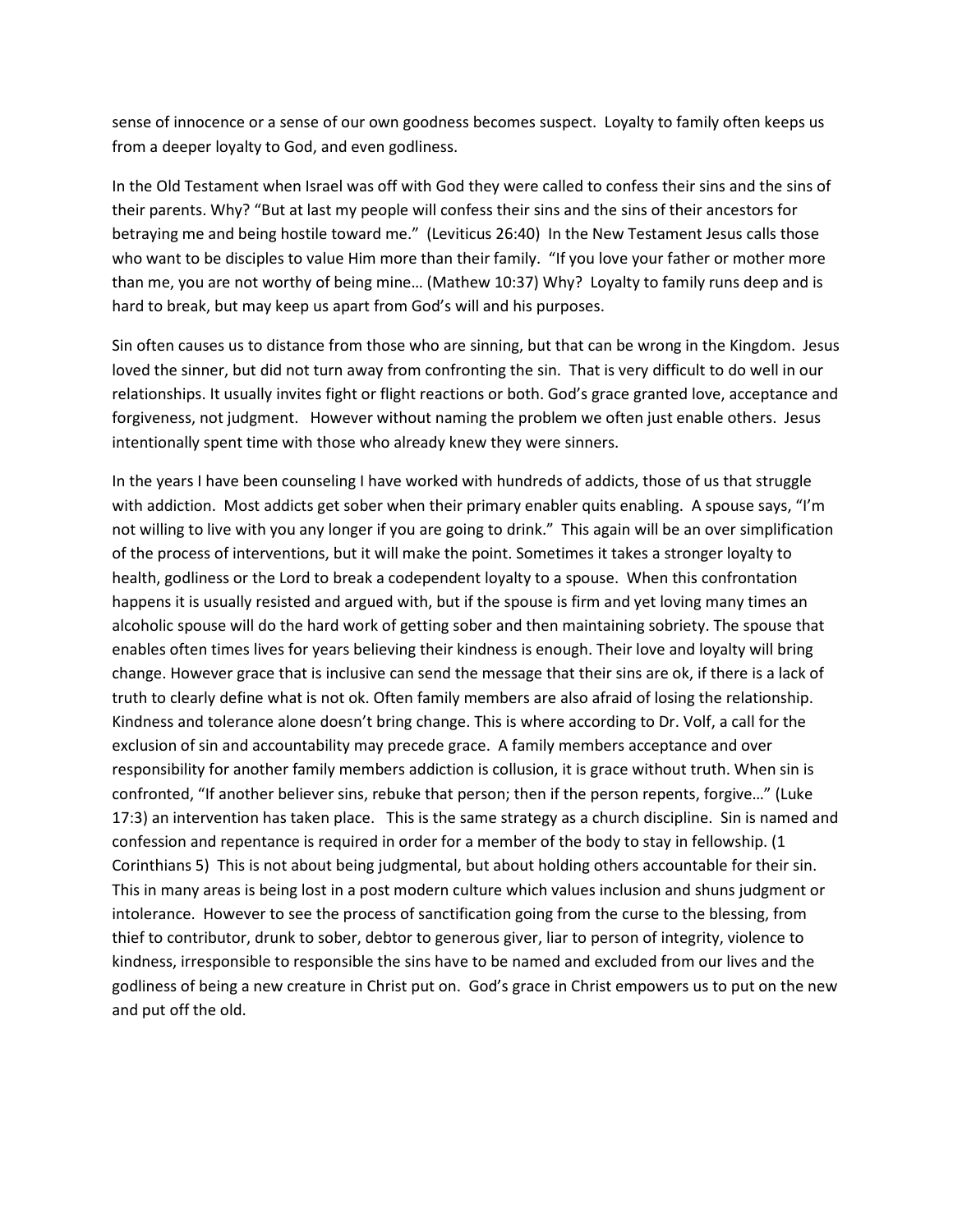#### **THE PARADOX OF GRACE**

The paradox of grace is that under the Old Testament you got what you deserved, obedience brought blessings and disobedience brought curses. In the New Testament grace gives us what we do not deserve, we do not earn God's grace it is freely given and often given when there is no deserving of any good thing only a call for justice. This concept of God being on your side is secured in the New Testament by Christ's sacrifice and God's love, not by our perfect obedience.

"What shall we say about such wonderful things as these? If God is for us, who can ever be against us? Since he did not spare even his own Son but gave him up for us all… (Romans 8:31-32) It is the love of God that grants this grace and security in his sacrificial love.

 When we get to the New Covenant we find great paradox. Instead of sin producing judgment, grace is offered, instead of Law producing righteousness it produces sin. Paul writes in Romans 5:20 "And the Law came in that the transgression might increase, but where sin increased, grace abounded all the more." This was opposite of the religious thinking of the day! So the solution to sin is not Law but grace and that is what is offered here, grace in the person of Jesus. God becomes David's hiding place, his safe place, his protection as he turns to God in confession he receives God's grace, not His judgment. Law makes demands on us to live righteously but shows us our failure to do so, then brings a punitive judgment! David was broken because he knew he was wrong and deserved punishment. Grace does not negate consequences. Law is about rules and what happens when you break the rules. Where the grace found in Jesus Christ, demonstrates God's love and empowers us to live righteously, to fulfill the demands of Jesus, in a relationship with Him. Grace does not entitle us to sin, but motives us to love and obey God. The New Covenant does not eliminate the will of God or the demands of Jesus; it empowers us to fulfill those demands through His love and the power of the Holy Spirit. Being righteous is still about making godly decisions and having integrity. Grace demonstrates God's unconditional love and offers complete forgiveness, but does not negate what Jesus requires of us. We have a relationship with Jesus, not a doctrine of grace and Jesus is clear that He expects us to heed His voice and obey. "Why do you call me Lord Lord and do not do what I say?...But the one who has heard, and has not acted accordingly is like the man who built a house upon the ground without any foundation; " (Luke 6:46&49) Jesus is an interesting mix of grace and truth, sometimes very demanding and sometimes very forgiving and loving. With the woman caught in adultery and brought to Jesus, He does not condemn her, even though the Law required she be stoned to death, he demonstrates grace. However neither does he give her a pass to keep on sinning, he says, "go and sin no more." Grace is so powerful and often difficult to receive. As we realize that we deserve judgment we are invited to receive His unmerited favor, His undeserved love. It is very humbling to us as we understand our sin and what should be coming to us, when we fall short. However grace is much more relational and so much less rule oriented, or punitive. If we are focused on rules the context of a situation does not count and many times is overlooked.

### **CONTEXT**

Pastors learn to exegete the Word of God in seminary. In other words they learn to look at scripture in the context it was written. However we are not taught to learn the context of people's lives, to exegete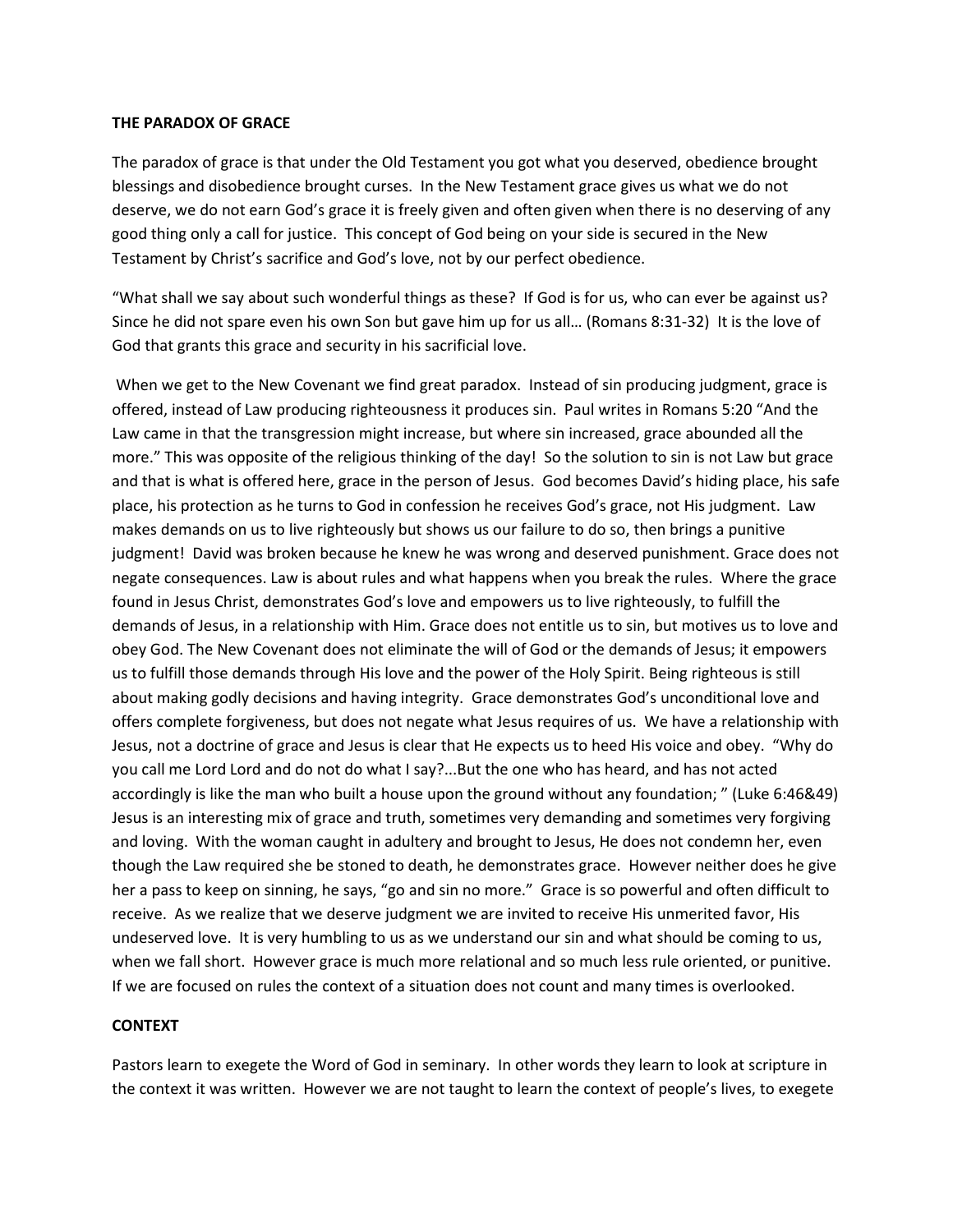our congregations and as a Christian counselor I am often surprised at how much of people's story their pastors do not know. We are just learning from people like Dr. Ray Bakke that local churches need to exegete their neighborhoods if they are going to love their neighbors well. The city church also needs to learn the context of its city in order to see God's power and transformation at work. So context is extremely important, whether in teaching the Bible or doing ministry!

 When we care about people and relationships we also want to know about the context of a person's life and have compassion on them because of that context. Mary came home dragging the other day and her mom asked her, "Did you eat your lunch?" "No mom I didn't eat my lunch!"says Mary. "Well then you are in trouble young lady!" "Does it matter that I gave my lunch to Johnny, he was hungry and his dad is out of work and the family is not buying groceries and he had not eaten any breakfast and didn't have a lunch so I gave him mine." Context counts! What could have been judged as irresponsibility now maybe judged as sacrificial love. This is a little like David who is called by God to be a great warrior, his vocation. He achieves fame by standing up to the enemies of Israel and killing Goliath as a boy, defending Israel's faith in God through his faith and courage. In this venue of David's life he learned to be noble, honorable, courageous and a hero in God's Kingdom. This is David's sphere of influence, his context, the place that he lives his life. This is where he learns about his faith, his meaningful context. God is to be found by all of us in the tasks, roles, relationships the contexts of our lives. David also finds it difficult, in this warrior sphere, where he is called into battle. In this place he comes to realize that "shedding blood" where the glory as a warrior has come to him, also can be a sin and that fact helps disqualify him from building a temple to his God. (1 Chronicles 22:8) If we are too judgmental towards David for his sins with Bathsheba and Uriah maybe it is also because we have a hard time relating to the context of his life. Have you been called to fight the enemies of God in hand to hand combat? Ever kill anyone with a sword? Ever feel very powerful and dominate around others? Ever have any trauma or PTSD from a battle? Was your life involved with competition-football or some sport where you fight to win? Some people are tempted in the area of power; while others are so sensitive they couldn't hurt a fly. Some people are tempted in the area of money, while others couldn't make money if they had to. Some people are tempted in the area of sex, while others are not even awake to sexual invitations. Temptation is also contextual, based on who you are and what your experience and background is. We all have a context that we live in and it can be extremely hard for others to understand our context. Being a great warrior was about having God's favor in battle for David that is where he learned God's call, deliverance, protection and faithfulness. That context is where he became a hero and spiritual leader. David's contribution as a great warrior created meaning and position for him. However David's sin may have also come from this context, becoming a conqueror and King was an open door to abusing his power. Every upside has a downside to it. That context for David is where he learned to trust his God and seek God's will, it was the context that he lived in and where his faith took root. Some people live in business and learn to find God there, but are also subject to the depravation of that sector. Some people live in the context of the church and learn about their faith in that context, but also are subject to the depravity of the religious community. Others live in the context of politics and seek to serve God in public service, but are subject to the depravity of that sector. Being judgmental is not just a religious sin. A few years ago Gabrielle Gifford was shot in our neighborhood. That afternoon I was invited to lead the community in a prayer vigil at the court house to bring healing to the whole community. There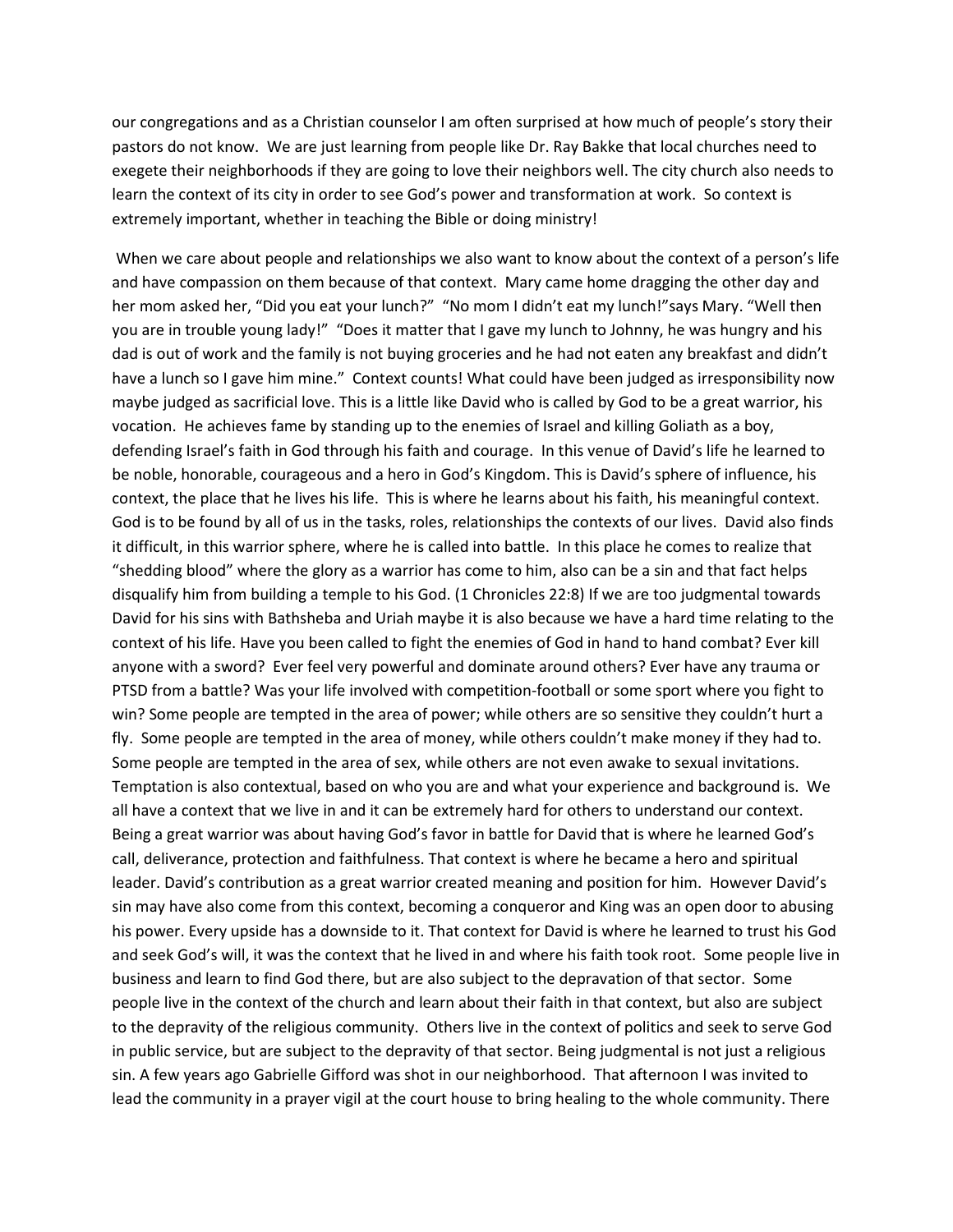were many media people there filming the service and asking why this happened. Our State was known for conflict especially political conflict, which was demonstrated by a lot of political party criticism and gossip. The forming of alliances that were vitriolic in their criticism of others outside their party. The news media was sure this was a political shooting spurred on by the levels of judgment expressed in our community. My belief was that this shooting was from a mentally ill person. However, perhaps the sin of judgment, as all sins do, invites evil and creates a context in which evil can thrive. After the memorial many political leaders confessed they had been too critical and would become more "civil." They did confess their sins of building alliances on hurt, anger and criticism. It is easy to see others sins and want to withdraw from them, or become critical of them. Some people in the church are hiding from the sins of the world. Some people in the world are hiding from the sins of the church. Other's sins are often repugnant to us. There is no area of life free from the fall and the depravity of man. There is no place where we can hide from evil or sin except in the presence of our God. There is also no place or sphere in life where a person cannot grow in their faith and see God's grace if they seek Him. There are no roles or spheres of influence that are insignificant in the Kingdom of God, His presence is everywhere. There is no sacred or secular in God's Kingdom. Our life is not about being perfect, committed, good or safe, but about knowing God. The danger is that sometimes we may mistake the church for God, political mission for His Kingdom, or financial gain for His favor. Most of us normalize our context and take direction from that context, "this is how everyone does it." Our roles, tasks and purposes maybe defined more by, "this is how it is done" than by hearing God's voice. For David the kings around him collected horses, silver and gold and women, "isn't that the way kings do it?" That may not be God's will, God's way! All true believers struggle with being in the world, but not of the world. Most of us as we go through life also find that we get stained by the roles and domains that we function in and realize we have not always looked to God for guidance, we have become too entangled with our worldly context and are often more loyal to a worldly order than God's Kingdom order. A godly mother may find she has idolized one of her children and is guilty of sin even though she has been very spiritual as a mother. His ways are not our ways and His thoughts are not our thoughts. Battles were not always won by horses, chariots and mighty warriors, sometimes God had his army blow trumpets, break clay jars, sing songs, and the battles were won only by the Lord, without any fighting at all. The power was only God's power. The believer was to trust and obey their God in their context as they sought His will and have done their parts in their call.

In facing his sin David finds safety, God's embrace in his life. That embrace protects him from himself and any evil that would come to destroy him. God was very redemptive and David knew that his redeemer lived. As a person embraces their own sin they often know powerlessness and know their need for a savior. Paul knew this when he wrote, "Wretched man that I am! Who will free me from the body of (sin) of this death?" (Romans7:24) No matter how hard he tried to be godly he could not completely escape his own depravity. However Paul found victory in Christ and what Christ's power could do for him, he knew his redeemer lived. David also found a grace that gave him victory over sin, and self control through his relationship with God. "He who is slow to anger is better than the mighty. And he who rules his spirit, than he who captures a city." (Proverbs 16:32) David was learning that life was not about having power, but yielding to God's power in submission. However that resulted in victory in his life callings as well, he did capture cities and win battles. The result is joy, being filled with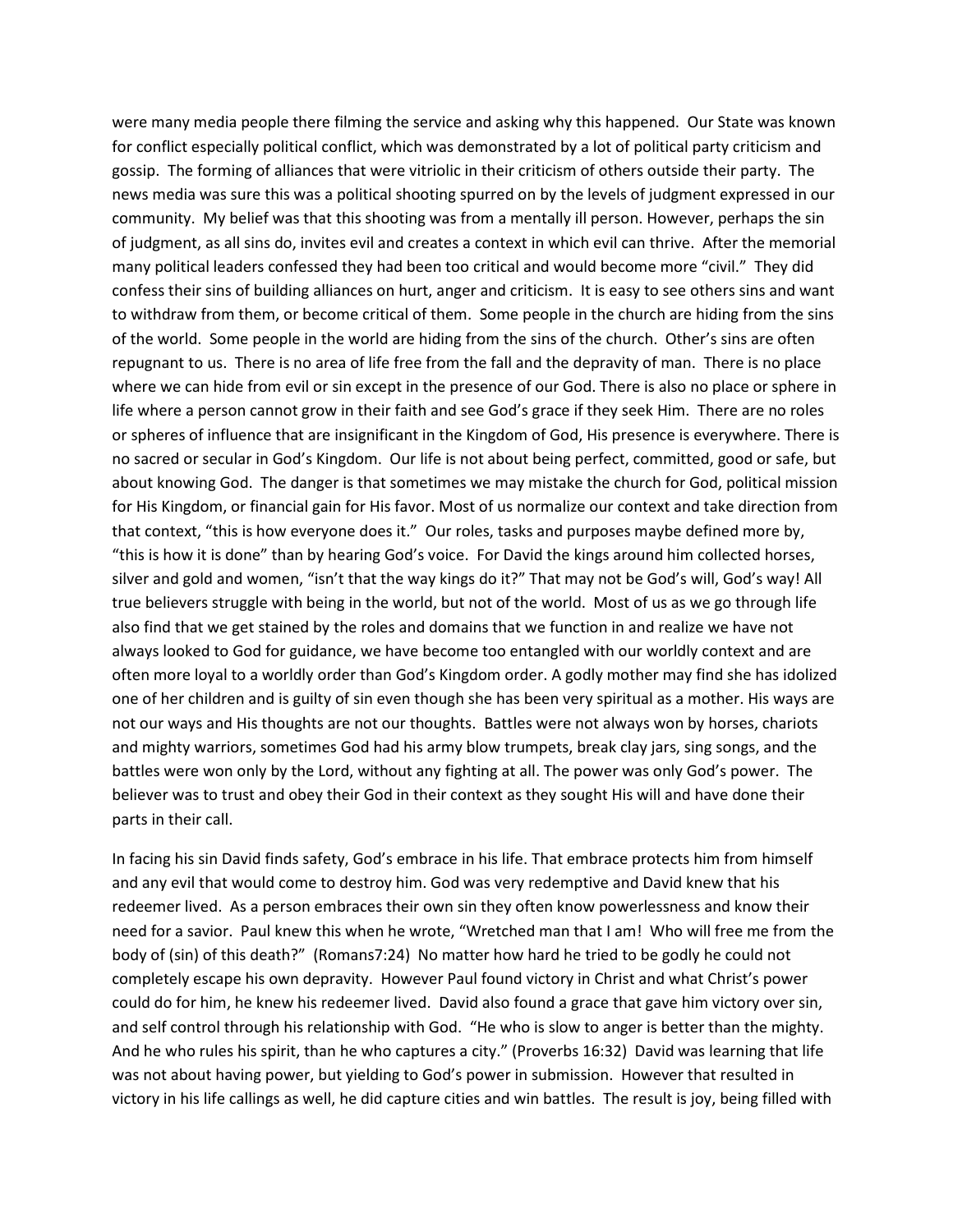songs of victory even when facing the negative consequences of his sin. God's love, protection and blessing surrounded him in the form or God's goodness and grace "all the days of his life" as he **sought** to live in God's presence.

Do you believe God knows the context of your life and cares about it?

### **WE ARE BUT DUST**

It is really hard to organize dust! To put structure and discipline into dust can seem like an effort in futility! There are many people who lack resources, discipline and structure in their lives and they are usually the most vulnerable to trials. One little wind gust and the dust castle comes apart, stability is not our strong suite! In other words God knows and understands our human weaknesses that we are but dust and only live on earth for a short period of time. Ever think of making a pile of dust into something of real substance. He is not surprised by our sinfulness and is able to accept "the way things are" better than any of us, for He knows how things really are in each and every person's life, what we need and are lacking. He could bring the swiftest judgment upon all of us but He is a God of grace. He hates sin and evil, but has a plan of redemption and restoration that is hard for us to see. Most of us struggle with accepting the way the world is, especially when evil touches our lives. God is at peace and has lots of love even with all of us who fall way short of His glory. Here is how David describes Him in Psalm 103:8- 14.

"The Lord is compassionate and merciful, slow to get angry and filled with unfailing love. He will not constantly accuse us, nor remain angry forever. (Thank you, Jesus!) He does not punish us for all our sins; he does not deal harshly with us, as we deserve. (God's grace) For his unfailing love toward those who fear him is as great as the height of the heavens above the earth. He has removed our sins as far from us as the east is from the west. The Lord is like a father to his children, tender and compassionate to those who fear him. For he knows how weak we are; he knows we are only dust." Psalm 103:8-14

Just lately my son brought home two puppies destructo one and destructo two. They are so cute otherwise they would be dead. They are full of life and get into everything chewing up anything they can get their mouths on. I also have two grandsons that could fall under the same category destructo one and destructo two. They are cute as well and exude life and passion, but also very mischievous. This is a season in their lives where I think only a God of grace could be patient and slow to anger. I replaced all the irrigation system the puppies ripped up and two days later they escaped their pen and ripped it up again, with no apparent moral reproach in their little consciences. I wanted to call down the wrath of God like the disciples, but no God requires me to love my enemies or at least my son's puppies. Just kidding sort of!

God knows the seasons of our lives and most of the time shows us love and acceptance. He can understand children, teenagers, young adults, adults and the elderly better than any of us. He knows the weaknesses of the mentally ill and their strengths. He made the different personalities we see in our families and communities and he has a purpose for us all. He understands birth order and the overly responsible first child as well as the manipulating baby of the family. He made the oppositional child as well as the compliant child and has set eternity in all of our hearts. God is not surprised by us and "will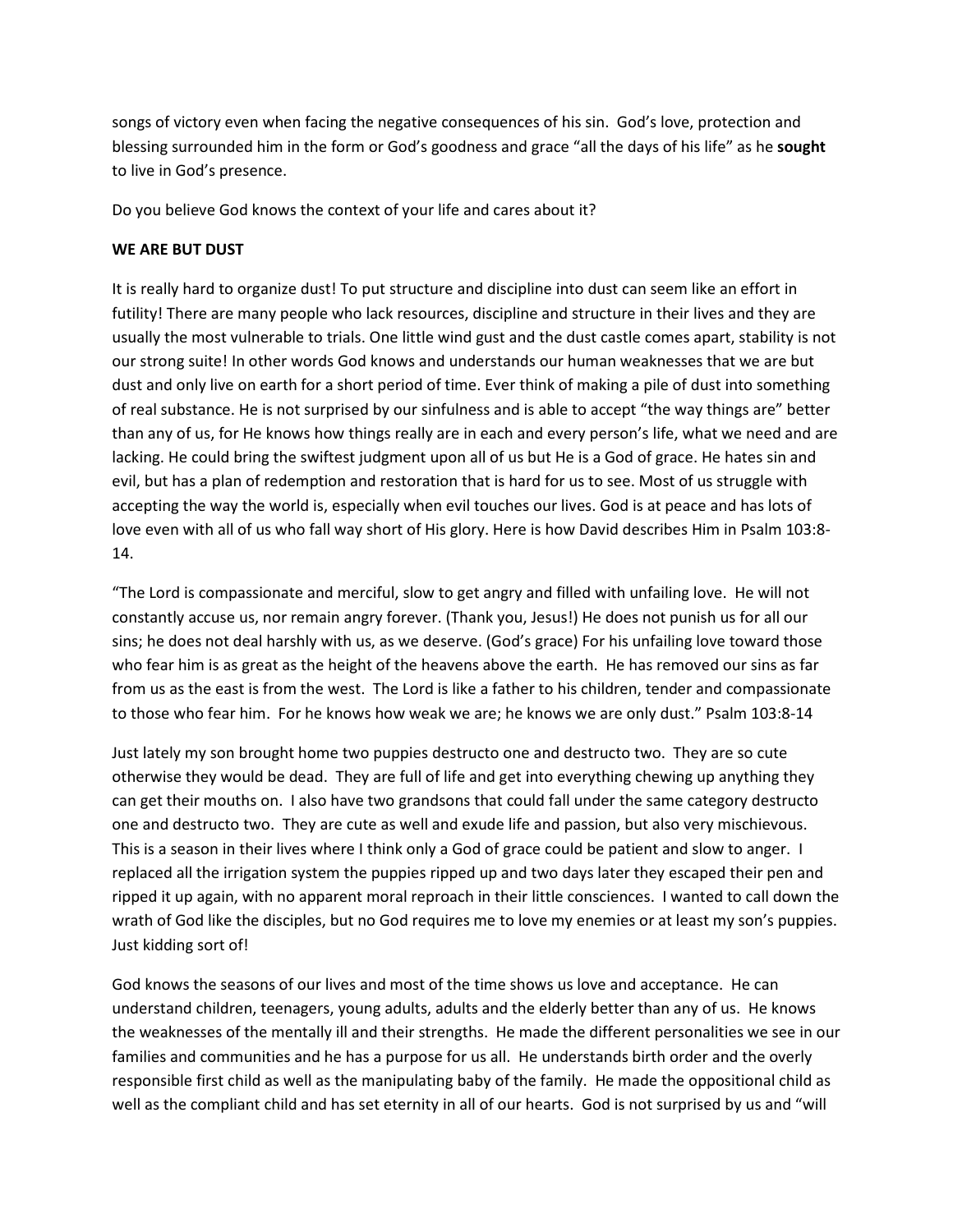not constantly accuse us" of our sin. We would all be puddles of protoplasm if he did. He loves us well and does not count our differences or our stages of life as sin.

#### **DIFFERENCES ARE NOT SIN**

In the book of Ephesians both sin and differences bring division. We as human beings tend to be very myopic and define good and bad within the narrow parameters of our little lives. We are not only ego centric but also ethnocentric. What our culture defines as good or bad we reference in our judgments. This causes us to miss God's bigger picture so the inclusions of scripture expand our definitions of what is good or acceptable. In Ephesians Paul is confronting the racism and prejudices of the Jews and exhorting them to be inclusive of the gentiles. Ephesians also covers the five offices of the church or the different roles and communicates that they are there to complement each other even though they are different. Often the purposes of one role oppose the purposes of another's role. In the book of Galatians Paul says, "There is neither male or female..." we are all to be included through faith in Christ even though we are different in gender, role or function. For example the role of a mother maybe to nurture and protect, while the father's role maybe to discipline and launch. These roles can cause a lot of conflict because of their different purposes; launching and protecting are often antithetical to each other. Hopefully there will be a lack of rigidity in role and each person can see and embrace the functions of different parts of the body of Christ. We have to be a little less self centered to do that, and be careful not to make our differences sin.

# **LOOKING TO GOD FOR GUIDANCE VS 8-9 THE LORD SAYS,"I WILL GUIDE YOU ALONG THE BEST PATHWAY FOR YOUR LIFE. I WILL ADVISE YOU AND WATCH OVER YOU. DO NOT BE LIKE A SENSELESS HORSE OR MULE THAT NEEDS A BIT AND BRIDLE TO KEEP IT UNDER CONTROL."**

The assumption is that the Lord will guide if you are open to His guidance! He loves you very much and wants the best for you. Are you looking every day and in all situations for His will? Do you listen for his voice? Are you searching His word for guidance?

"Your Word is a lamp to guide my feet and a light for my path." (Psalm 119:105) In the Old Testament God's will was often discerned by listening to a prophet like Nathan in this story. However in the New Testament God's Word is given in the scriptures and guidance is given by the Holy Spirit who leads us into all Truth. For each New Testament believer God through the Holy Spirit is very personal, but we need to be doing our part which I believe is to "seek God with our whole heart." This is an exhortation by David and found in many places in the Old Testament. In the New Testament James says, "Draw near to God and He will draw near to you." (James 4:8) James starts this exhortation by quoting a Psalm, "Though the Lord is great, he cares for the humble, but keeps his distance from the proud." (Psalm 138:6) The proud are people who do not need God. They live independently of God! As C S Lewis says, There are two kinds of people, one where God says ok have it your way and others who say, "thy will be done." Guidance is about seeking His will and trusting His word when you receive it. "Trust in the Lord with all your heart; do not depend on your own (independent) understanding. Seek His will in all you do, and He will show you which path to take." Proverbs 3:5-6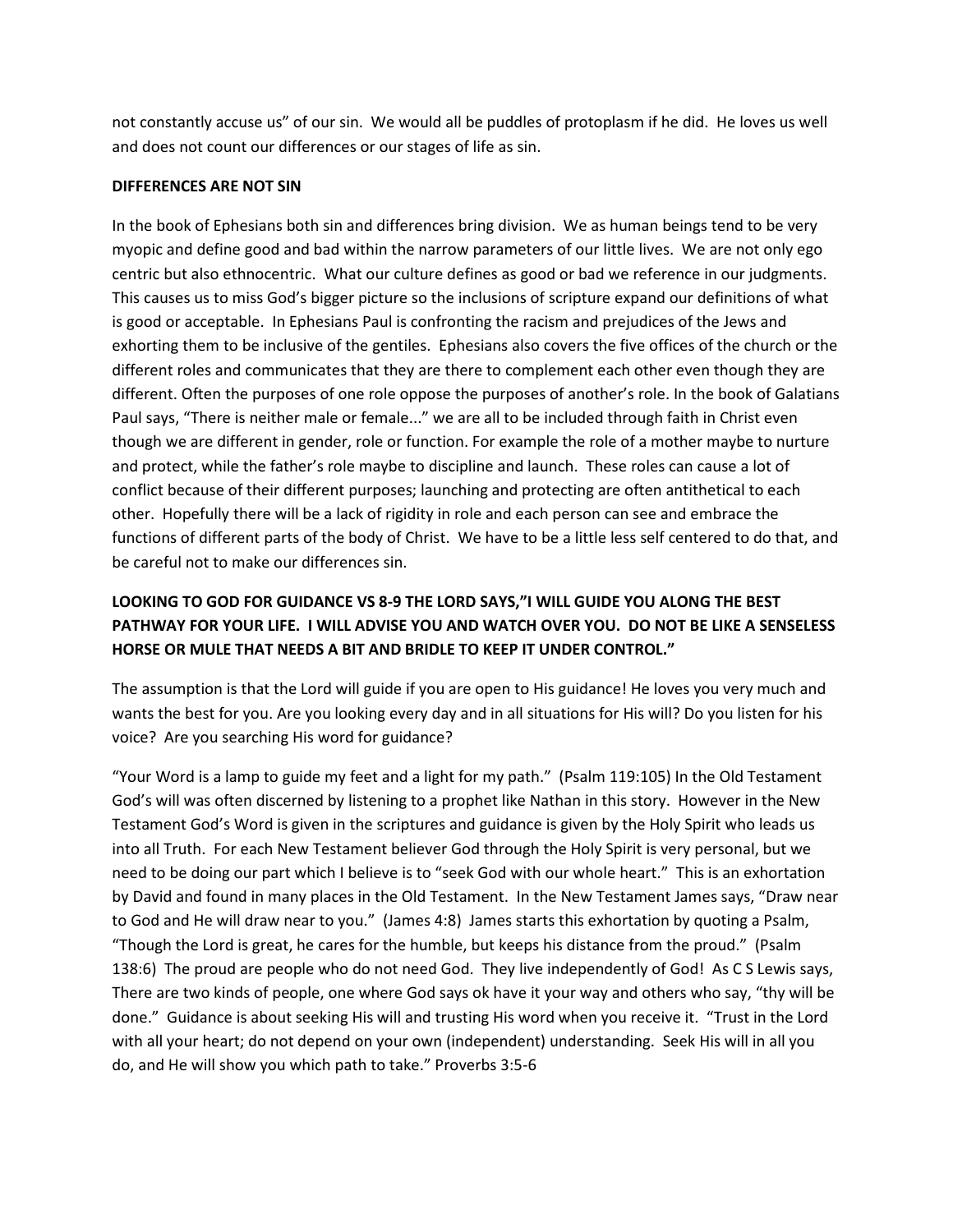David's story is one where he constantly looks for God's will and guidance. He truly is God centered and expects God to speak to him. There is a story in his life where he is again experiencing some of the negative consequences from this sin. Absalom, David's son betrays him and attempts to take over his Kingdom. David leaves Jerusalem in humiliation and confusion, as Absalom attempts a cue. As he is leaving, a man named Shimei curses David and throws rocks at him and his mighty men. One of the warriors wants to go up and cut off his head and stop the accusations and harassment, but David tells him no. Seems like a good idea to me. "Maybe the Lord has told him to curse me, who are you to stop him." (2 Samuel 16:10) David consistently wanted to know what God was doing in his life and what he was to do, whether to submit to some suffering or to step up and fight. I am amazed that in a time of suffering and brokenness David is surrendered enough to accept more suffering if that is God's will. Most of us want comfort, love and even cheap grace. He looked for God in all his circumstances, even if the circumstances were hard. David humbled himself before God by seeking to submit to God's will, a foretaste of the cross of Christ.

David's warning, I think for believers is that God will discipline those he loves and put a bit in our mouth to govern our behaviors when we are ignoring Him and His will. If we do not gain self control through the Holy Spirit God will discipline us and bring us under control. I have seen this many times in counseling others. One time I had a couple who were both having affairs. As I sat and listened to them I heard both of them justifying their behaviors based on the others misbehavior, loops. I exhorted them both that if they continued to ignore God, both were Christians, they would bring judgment on themselves. I was surprised at what had come out of my mouth, for that is not what I would usually say. The next week the husband was involved in a bad accident that ended his ability to even have affairs. It seemed so sudden and harsh. When I spoke to him a month later in the hospital his first words were, "God put me in my place." He seemed thankful rather than bitter.

It is better to seek God's guidance in all things and know His love for us rather than his discipline. This is what David is exhorting us to do in this verse. Don't be a stubborn horse or immovable mule!

# **GOD'S COVENANT LOVE – VS 10 MANY SORROWS COME TO THE WICKED, BUT UNFAILING LOVE SURROUNDS THOSE WHO TRUST THE LORD!**

There is usually a contrast in the psalms between the righteous and the wicked. Here the wicked again will be depressed, sorrowful or sad; where those who trust the Lord will be surrounded by God's love, His unfailing love-Hesed, His covenant love. The world view is that those who practice wickedness will be punished; again a warning to live a godly and righteous life. There are consequences for our behaviors and often we have to change, our behavior, our habits, our relationships and our structures to experience the love of God rather than His discipline. For the lazy man to be prosperous he starts by defining being lazy as a sin and repents by becoming industrious and hard working. There is a process of building a new structure through confession and repentance into his life. For dust to move to glory and honor rather than shame and judgment, we need to do our work. Without that new character structure of being industrious and hard working the blessings of God are withheld, there are many conditional blessings. No one can make those changes for you or rescue you from what is your responsibility. God is no respecter of persons, in other words we all have to do our work. We will reap what we sow and being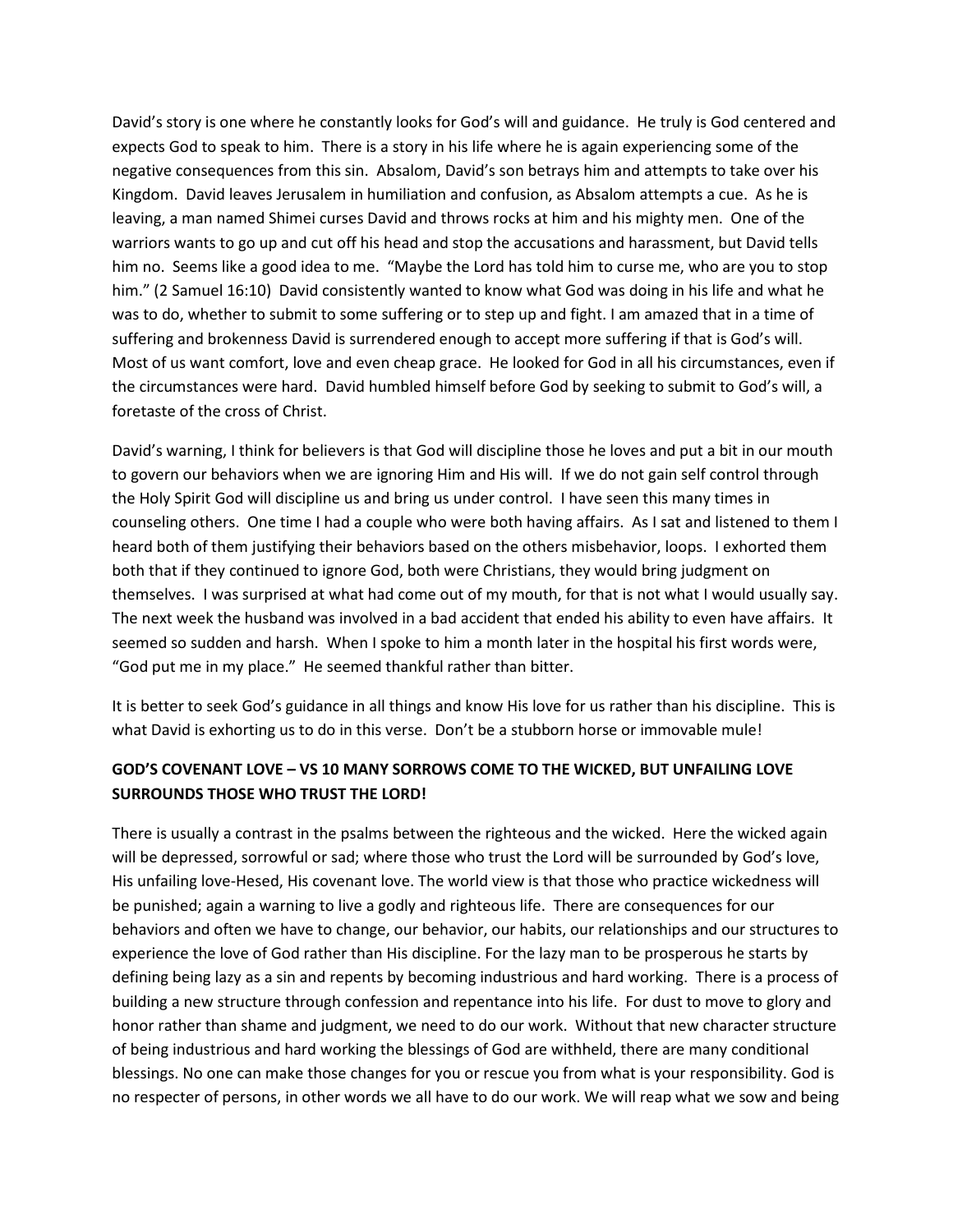lazy brings poverty. "Lazy people are soon poor; hard workers get rich." (Proverbs 10:4) The covenant of grace does not negate personal responsibility. "Do not be deceived, God is not mocked; for whatever a man sows, this he will reap." (Galatians 6:7) In running organizations over the years I had many employees. As an employer, you quickly see who comes to work to just put in the hours and who is a diligent worker. Often employees who do the work and not the job, lack awareness of what is required to get a job done and they also lack the awareness of whether they are an asset or creating a deficit. When we do not know our weaknesses-sin we are not as valuable as others who have confessed their sin and repented and really are diligent, industrious and there to do a good job. Those who do a good job read social systems well and become aware of how to become good workers and valuable people. Life is not about them, they are there to serve. Is this just about moral failures like laziness?

## **LACK OF RESOURCES**

Why do some people learn faster and better than others? There is tremendous complexity to this question but choice is only one factor related to God's blessings and sin. There are other factors that are environmental, that contribute to their sin. Deprivation contributes to depravation! Most of the people I have worked with who struggle with debt have come from families where they were not trained to handle money well, often their families struggled with poor values and financial responsibilities. They were financially illiterate a form of deprivation, lack of knowledge and skill. One couple, who was struggling, loudly proclaimed six months into our counseling on debt reduction and wealth development, "we did not know any of this stuff!"

The poor often have to be converted to believe that living for today, survival mode is wrong. That deferring immediate gratification leads to blessings in the future and that there is a future. The Christian faith is focused on delayed gratification for the greater reward that comes from God. "And without faith it is impossible to please Him, for he who comes to God must believe that He is, and that He is a rewarder of those who seek Him." Hebrews 11:6

Often the environment of the poor is oppressive and makes the poor feel powerless and hopeless. In healthy families children are empowered through discipline, education and encouragement, in unhealthy families they are abused and neglected. All families have some good and some bad, but they fall on a continuum with the unhealthy having more negatives and the healthy more positives. The developmental process is attended to for children in healthy families and neglected in unhealthy families; some families systems are just healthier than others for many reasons. When I was in graduate school there was a woman getting her doctorate that had been severely neglected after her father died. She went to live with her grandparents. One of her teachers observed that she had energy on Monday, but as the week went on she became more and more lifeless. An investigation went on and it was discovered that her grandparents only feed her on the weekends. She was put in foster care. When asked how with her background she ended up achieving so much she said. "My Dad would hold me up in front of him and tell me he loved me and that I was special." That was the message that gave her hope and that she held on to that empowered her to press forward in her life. In this psalm God is saying I love you and you are special and I will be faithful with my covenant love to be committed to you. Nothing can separate you from my commitment to love you as you belong to Christ, even your short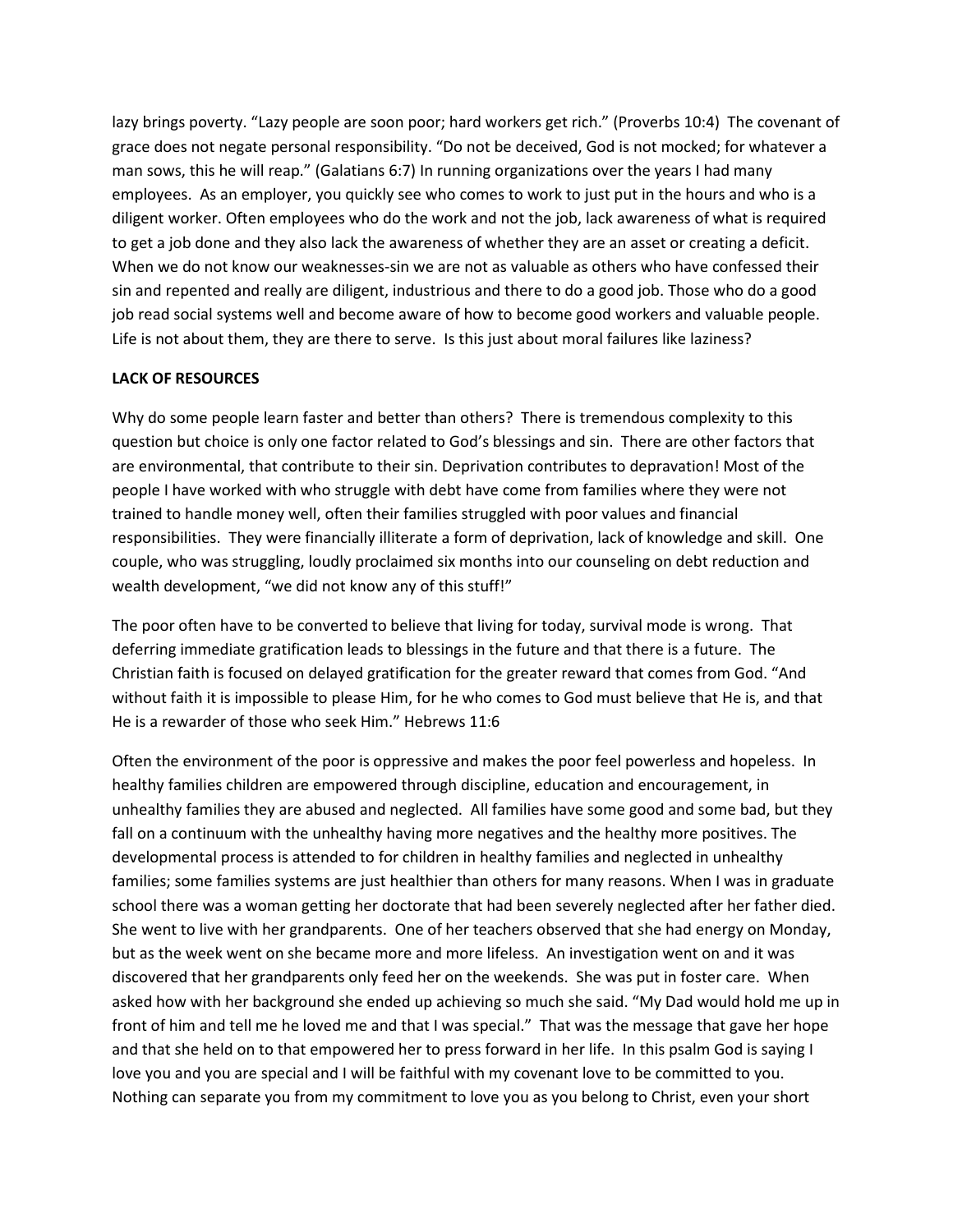comings. However you are required to trust me, and to do your part and that is where many of my blessings will come. Those that teach that all the blessings of God are unconditional keep believers children and thinking magically rather than thinking as our faith teaches us.

One of the keys to empowerment is personal responsibility and in families handing that baton on it often a difficult process. One family I had was struggling with a daughter who had many learning disabilities. They had come to me after I wrote a book on strong willed kids and asked for my help. They were in a negative loop and the catalyst for their power struggle was grades. The parents were right in wanting their child to get good grades, but wrong in the process of facilitating this outcome. As we worked together they disengaged from their loop, but nothing changed their daughter was still getting bad grades. They were not arguing over them anymore, but neither was there improvement. One day after about one year, they sat down with this child and said, "we love you whether or not you get good grades, however the car we were going to get you is contingent on you bringing all your grades up to A's and B's. For some reason this teenager had a v8 moment and came to their senses and in six weeks turned all their grades around and was getting all A's and B's. The advocate at school called the parents and asked what they did because this was the quickest turn around they had ever seen. The teenager had taken the baton, caught the vision, owned the responsibility and accomplished the task. Praise the Lord! The blessings of God were manifest!

# **OBEDIENCE BRINGS BLESSINGS VS 11 SO REJOICE AND BE GLAD, ALL YOU WHO OBEY HIM! SHOUT FOR JOY, ALL YOU WHOSE HEARTS ARE PURE!**

This is the ending verse and it ends with the call to rejoice and be glad. Here in the middle of a hard story of sin and the difficult consequences of sin we are called as was David to rejoice and be glad. Why? Because there is hope! There is redemption in Christ. Sins and its consequences are not the end of the story! What the devil steals the Lord will restore. Jesus has defeated the enemy and He wants us to have life and life abundant. So rejoice and be glad, God is good and he desires to bring us His blessings. He has freed us from the curses and calls us to be glad. This is also an issue of faith, where we are to trust Him.

 I have seen so many men who have sold themselves into sin and bondage when they were young. As they come back to Christ they start from a position of guilt and shame and often struggle to be free from worldly sins, lust, drugs, alcohol, materialism, greed, pride and other such besetting sins. When they get married they often victimize their wives with the consequences of these sins and lose credibility as a spiritual leader. Their struggle to gain what they already have positionally often keeps them from leading. They often do not feel respected and have not earned that respect through being men of honor. The consequences of sin are discouraging and send messages that all is lost and life may appear hopeless and God's word untrue, testing their faith. They often do not have Kingdom structure in their lives-godliness, the life of Christ is not yet formed in them. The verse "Why do you call me Lord, Lord and do not do what I say," calls them to question their faith, because of the consistence of failure in their lives and with that their wives criticism. Obedience only comes through dependency on Christ through time, to bring that structure into their lives. One of the men I worked with for years was a dead-beat dad. When he married his wife he had already fathered two children out of wedlock and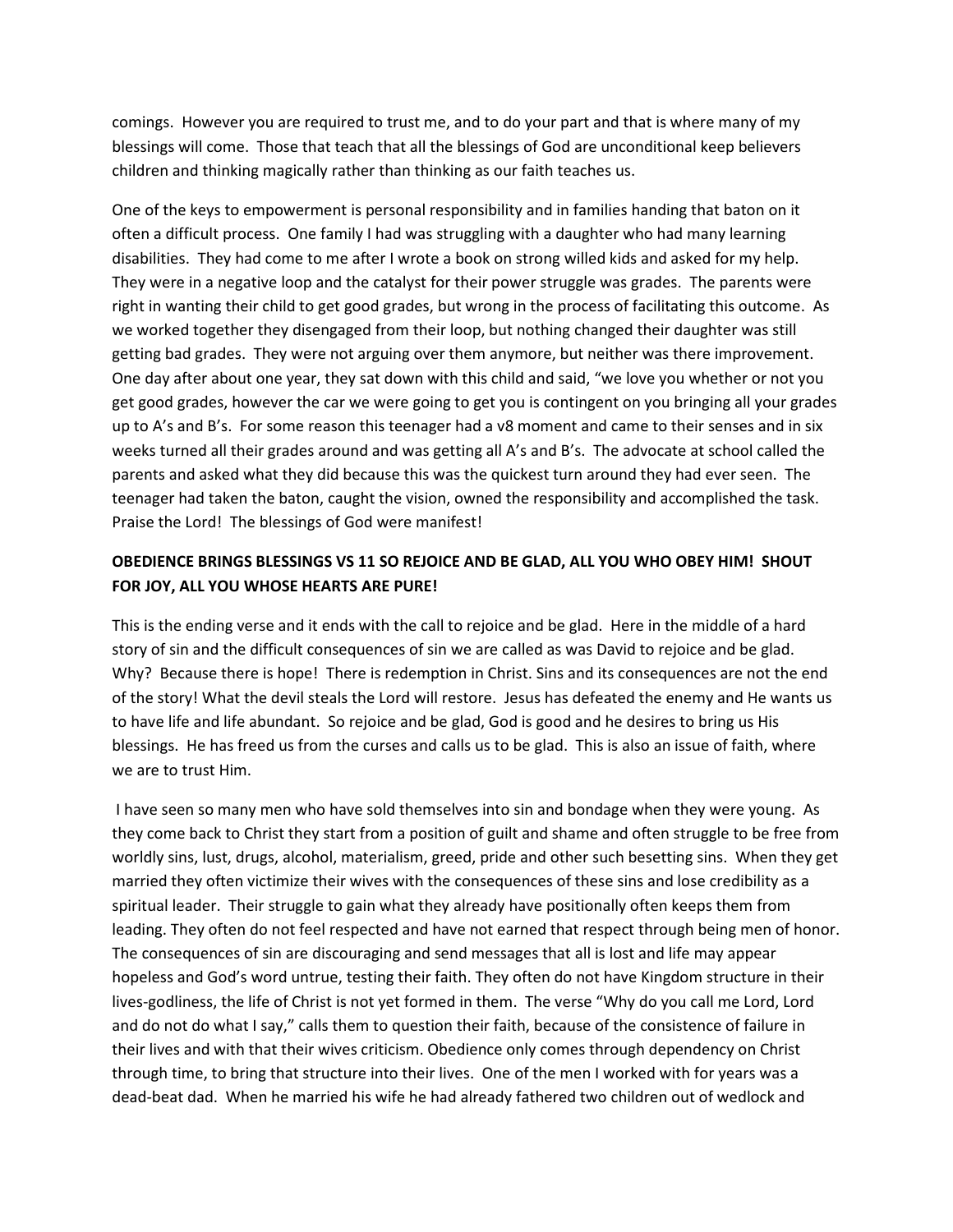owed back child support. As a couple they struggled tremendously financially. This husband was breaking under the weight of his guilt and shame, but he was working hard to get out of the ditch he had dug for himself and his family. This is a long story, but since I am writing I will again tell the short version and make the complex simple. For years I had worked with him to bring him to a point of paying off the almost \$40,000 he owed in back child support, but we were making little progress or slowly making progress. His wife had gotten a job at an airline, and booked the family's first international vacation to go see a family member who was a missionary in a third world country. When the husband called to see about getting his passport he found out he was black listed because of the dead-beat dad debt that he owed. It was a part of the consequences of his worldly sins from his youth. Sin brings the curse and obedience the blessing. This again victimized his wife and family. He told her he would take care of it; after all it was his responsibility! She found herself again discouraged thinking his past sins would ruin their vacation, but she was godly and surrendered her expectations to God. His experience was that he usually could not get a hold of the people in charge of his debt, but he would call anyway. To his surprise, on Monday a couple weeks before the trip they were to go on, a woman answered the phone and he spoke to her about getting his passport. She said. "It would be a miracle for him to get the passport before the day they were to leave." He said, "I have a big God." He had become a man of faith, doing his part in leading his family through trusting God and taking responsibility. He thought he had about 6 to 8 thousand dollars left on his debt. The next day she called and said, "You only owe \$550 on your debt, can you pay that?" He could not believe that the number was so small, and he had that much saved for the trip. He sent her the money and she said the debt was **gone**! But he was on a black list in Washington DC and she did not have authority there, but would do what she could. On Friday he got his passport. He called her and thanked her and said, "I told you I have a big God." I saw him on Saturday and he cried as he told me this story, God was so good to him. God had vindicated him and been faithful to bless his faith and obedience. He was empowered by his God. He needed money for the trip and I had been trying to give him a micro-loan for years to help him pay off the debt. Now I was able to give him one to be able to bless his family and take them on a much needed vacation. He has now paid off the micro-loan and they had a great vacation. He has been rejoicing and is glad because God is redemptive and it is true that God gave him the position of spiritual leader as a servant leader in his home.

Obedience is not a call to duty but a call to destiny! For we have been called to His Kingdom where His will is to be done on earth as it is in heaven. This is not a call to focus on our righteousness but a call where His righteousness takes root in our lives, sometimes slowly. This is not about our strength, but about His grace that makes us strong as we admit our weaknesses and are "completely honest." As we put off the old and put on the new, God's blessings come upon us and we are full of joy! Obedience brings blessings. This man's tears were tears of joy because he had learned to trust and obey God as a new creature in Christ even though his past life yelled another story to him. Sometimes his wife also told him that other story, not this time.

The shouting for joy when we have a pure heart is not about a sinless life, but about being right with God through confession of sin and Christ's work in forgiving us of that sin, and creating a new life in us through faith, a life of honor and not one of shame. It is a messy journey sometimes with great victories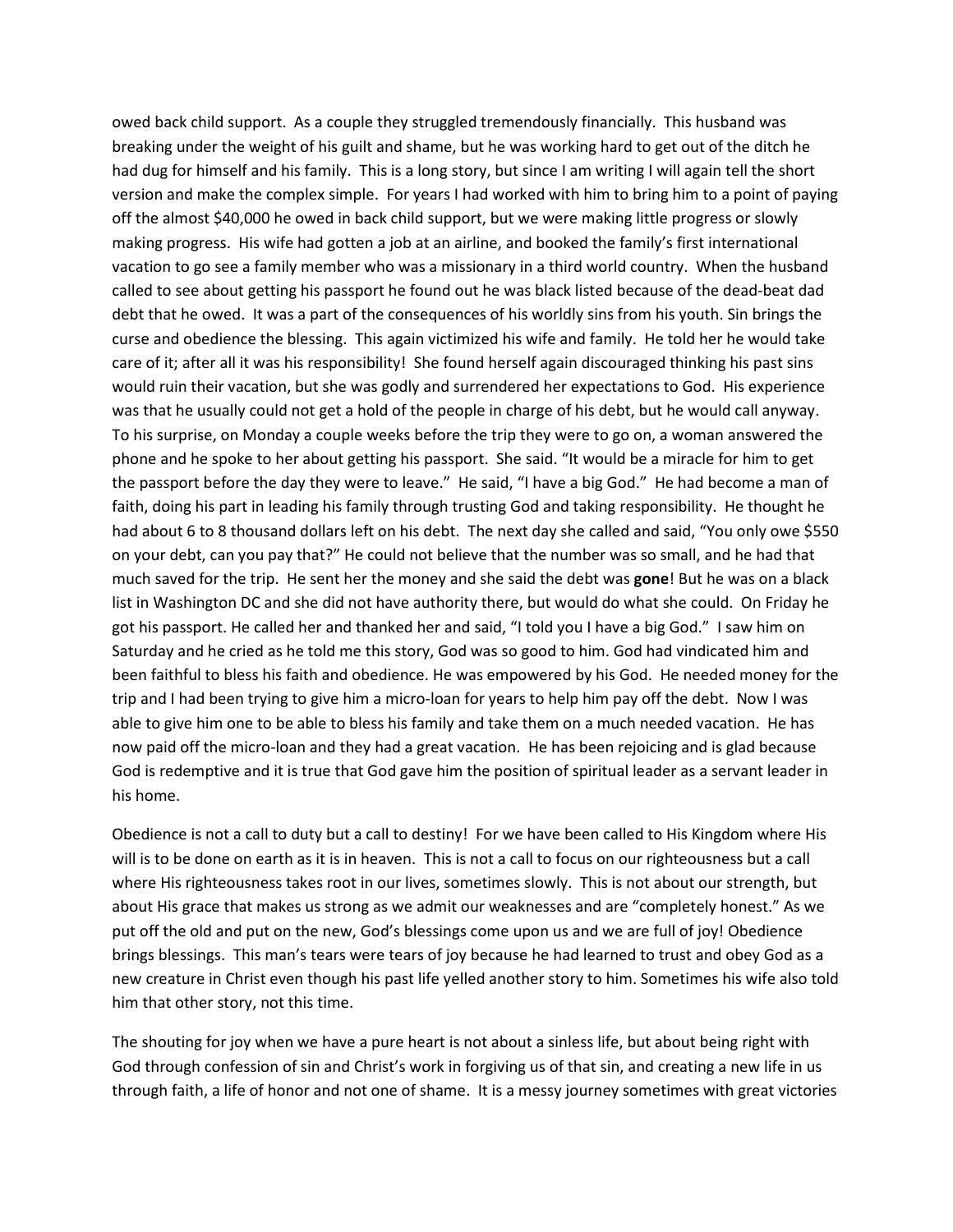and sometimes with discouraging and shameful defeats. Having a pure heart is about being right in our relationship with God, self and others so that there is no hardheartedness in us.

### **RESTORATIVE PROCESSESS**

In the beginning of this commentary I mentioned the story of Zacchaeus and the Lord. This psalm focuses on the vertical relationship between David and God, but sin affects our relationship with God, others and ourselves. David's confession is "I have sinned against the Lord." (2 Samuel 12:13) David maybe over-spiritualizing in that he has sinned against many others also. How is Uriah's family going to take this murder, will Bathsheba ever get over it? What about the community who expects David to be a godly, trustworthy King. We cannot ignore our horizontal relationships and be right with God. David has done wrong but will he only seek forgiveness from God and not make his wrongs right with those he has violated. Not that you could ever adequately make amends for murder. In the Old Testament it is said that sin can even pollute the land. In the story of Zaccheus the restorative process is seen because Zacchaeus is willing to work in reconciling himself to God and others and therefore himself as well. When sin expresses itself in our lives it tears away at the very fabric of our lives, which are the relationships in which we live and breathe. When we do not acknowledge this and neglect human relationships in the New Covenant it becomes questionable whether we really even love and have a relationship with God. "If someone says, "I love God," but hates a brother or sister, that person is a liar; for if we don't love people we can see, how can we love God, whom we cannot see?" (1 John 4:20) Over the years I have met many Christians who over spiritualize, they have a good devotional life, but very poor social skills, true spirituality brings the imperatives of the Kingdom into each of the communities that we live in, or according to John it is not true faith, but fraudulent faith. This is why we have stories like Zacchaeus.

### **ZACCHAEUS - RESTORATIVE**

"Jesus entered Jericho and made his way through the town. There was a man there named Zacchaeus. He was the chief tax collector in the region, and he had become very rich. He tried to get a look at Jesus, but he was too short to see over the crowd. So he ran ahead and climbed a sycamore-fig tree beside the road, for Jesus was going to pass that way.

When Jesus came by, he looked up at Zacchaeus and called him by name. "Zacchaeus!" he said. "Quickly come down! I must be a guest in your home today!"

 Zacchaeus quickly climbed down and took Jesus to his house in great excitement and joy. But the people were displeased. "He has gone to be the guest of a notorious sinner," they grumbled. Meanwhile, Zacchaeus stood before the Lord and said, "I will give half my wealth to the poor, Lord, and if I have cheated people on their taxes, I will give them back four times as much!"

Jesus responded, "Salvation has come to this home today, for this man has shown himself to be a true son of Abraham. For the son of Man came to seek and save those who are lost." Luke 19:1-9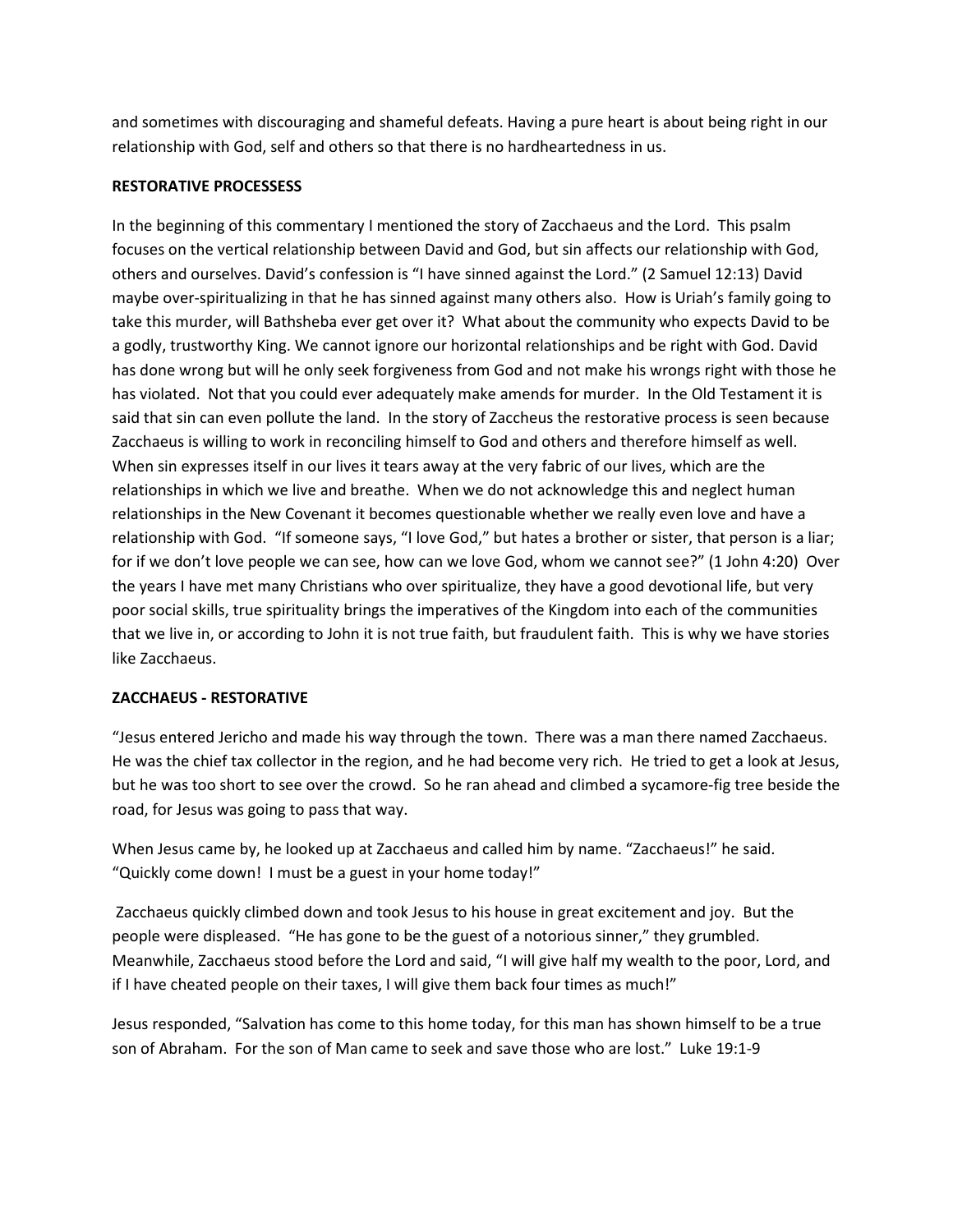Here the story shows ownership of sin, repentance and amends work the three main components of restoration in a broken relationship. Zacchaeus was alienated from the Jews because he was the chief tax collector, a man who betrayed his people by allying with the enemy. Betrayal is a huge sin in that trust and loyalty make up the fabric of human relationships. Yet the grace of Christ embraces him in his sin and that kindness invites him to a restorative process. Sin makes life unsafe and increases the anxiety of those affected or threatened by it! Therefore it is hard for us to be truly redemptive in our relationships were we are exposed to others sins. This was the case with Zacchaeus and the Jews, so it was easier for the Jews to judge and vilify him rather than be gracious and redemptive. I'm not sure we are any different without the Life of Christ being manifest in us. We are very afraid of perpetrators in our culture and many of them are unsafe and marginalized.

We need to be able to face our sin and confess it to God, ourselves and others. We need forgiveness and the debts we create with God can only be paid for, by Him and they have been through Christ's death on the cross. However, when we do not ask others for forgiveness when we have wronged them we are saying I don't care how I've hurt you and love is broken, a relationship torn. We can't say oh well I'm right with God. When we understand the gravity of our sin we need to repent, change our behavior and all that goes with that. Jesus says that we are not to even go worship unless we have first attempted to reconcile with someone we have offended. How many of us go to church ignoring broken relationships, hoping we are ok with God? Without repentance we are not safe people! Many times in a relationship confession will begin to mean nothing without a turning from bad behaviors. Alcoholics often times know when they have acted out and that there will be consequences so they apologize for the hundredth time, but it is hollow without sobriety, which is repentance. The same is true for any sin that is repeated in relationships. Sin brings distance without confession and repentance because it hurts others and ruins relationships. Safety allows for trust to be rebuilt. Making amends demonstrates that we value the person and the relationship. When a person in the Old Testament stole a sheep they were to repay the victim four sheep. Why? The restitution was steep because they had to invest heavily because they started in a hole. They were proving they were respectful, safe, valued the other and were trustworthy. This last issue of restoration, amends work, was to facilitate reconciliation, which is the restoration of trust. Sin can eliminate trust, so a restorative process, not just forgiveness is required to restore trust to relationships. If you are interested in greater treatment of the reconciliation process see chapter ten from my Common Grace book.

Just a closing story to add a little levity to the restorative process: One year I had two pastors stand me up for lunch six times. I was running a Christian counseling agency and believed it was essential to meet with the pastors where I was counseling their people. After the sixth time the one pastor stood me up, his wife sent a fruit basket with him to make amends for his irresponsibility. She was attempting to mend the tears he had caused in our relationship. I smiled and did book another lunch with him. Do we know what we do wrong? Do we care about our sinfulness? Are we aware of our sins? Are we committed to our relationships? What would life be like if we all took responsibility to make our wrongs right? If we were forgiving? If we saw the need to earn respect and trust and then maintain it? Not childishly believing we are entitled to it? Are there relationships you need to make right, even when the other person did more wrong to you than you did to them?